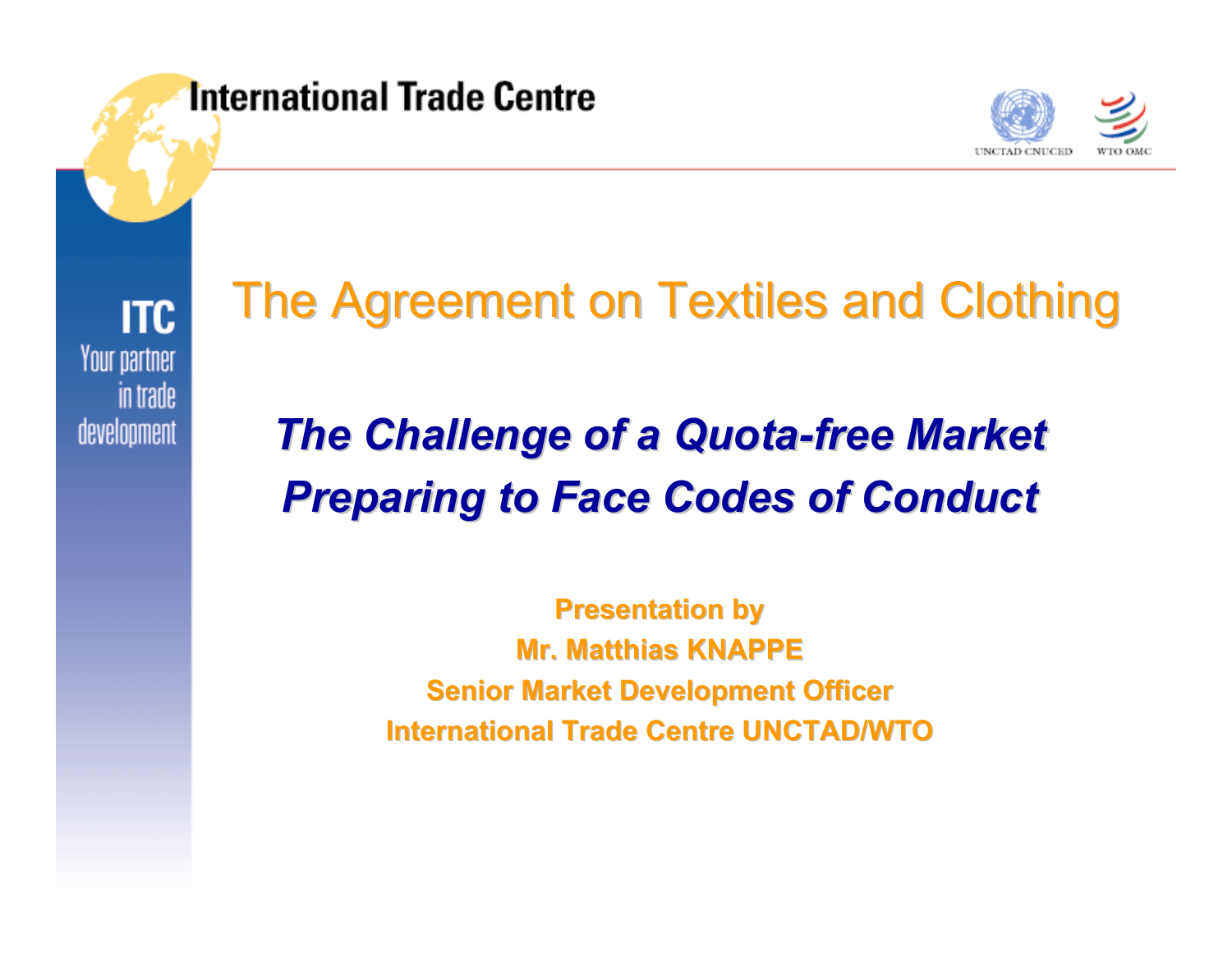#### **International Trade Centre**



### **Codes of Conduct: Enterprise Audits**

**ITC** Your partner in trade development

**An example of the requirements of a European mass retailer to a LDC garment manufacturer:**

**1) Overall Factory Assessment** 

**2) Social Company Audit**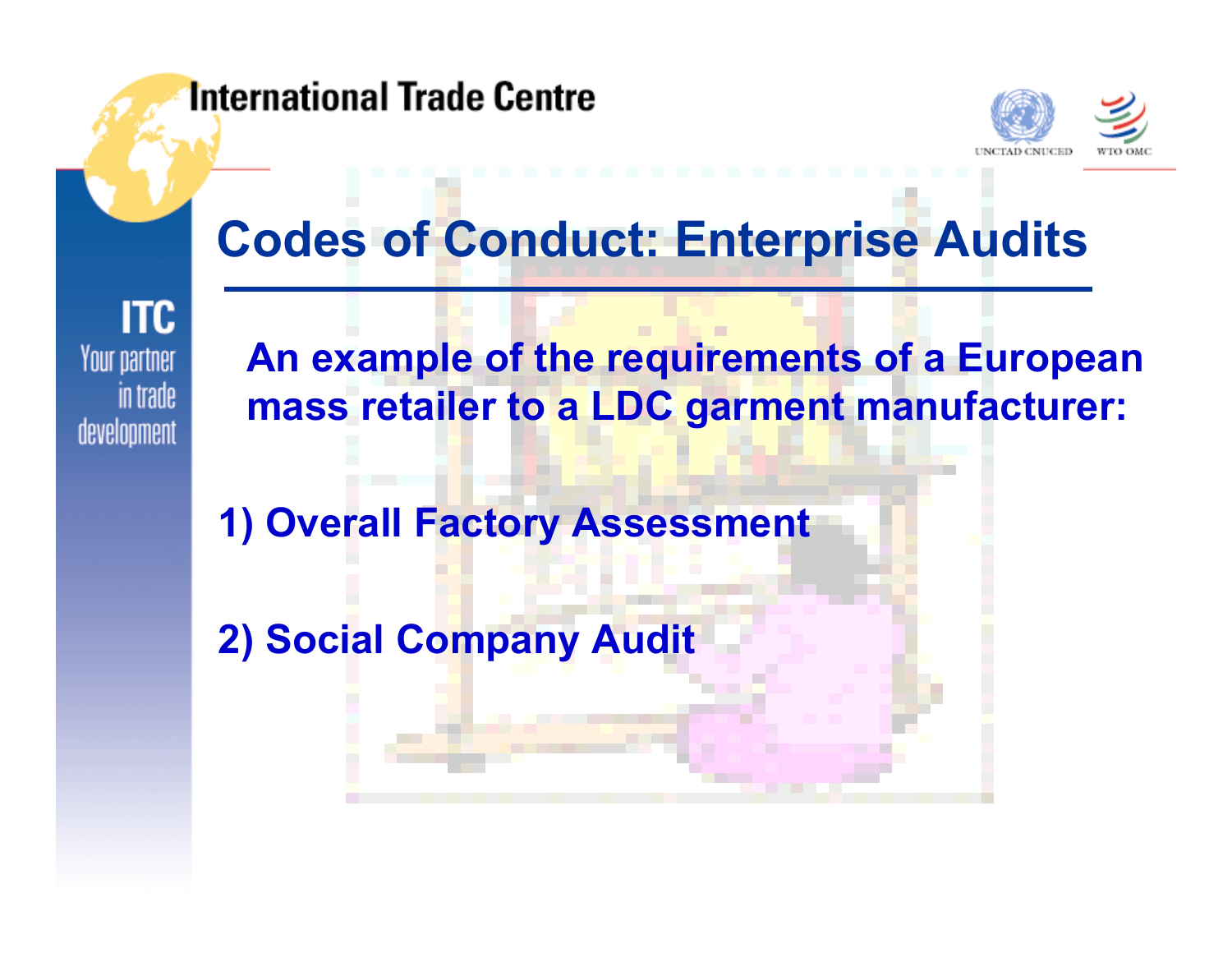

**Factory scoring:**

• **The factory is first rated to determine suitability with regard to the following points before a social audit is undertaken.**

> **Factory layout. Production planning. Cleanliness of the production facilities. Workers and operators attitude. Production capacity. Maintenance.Investment plan.**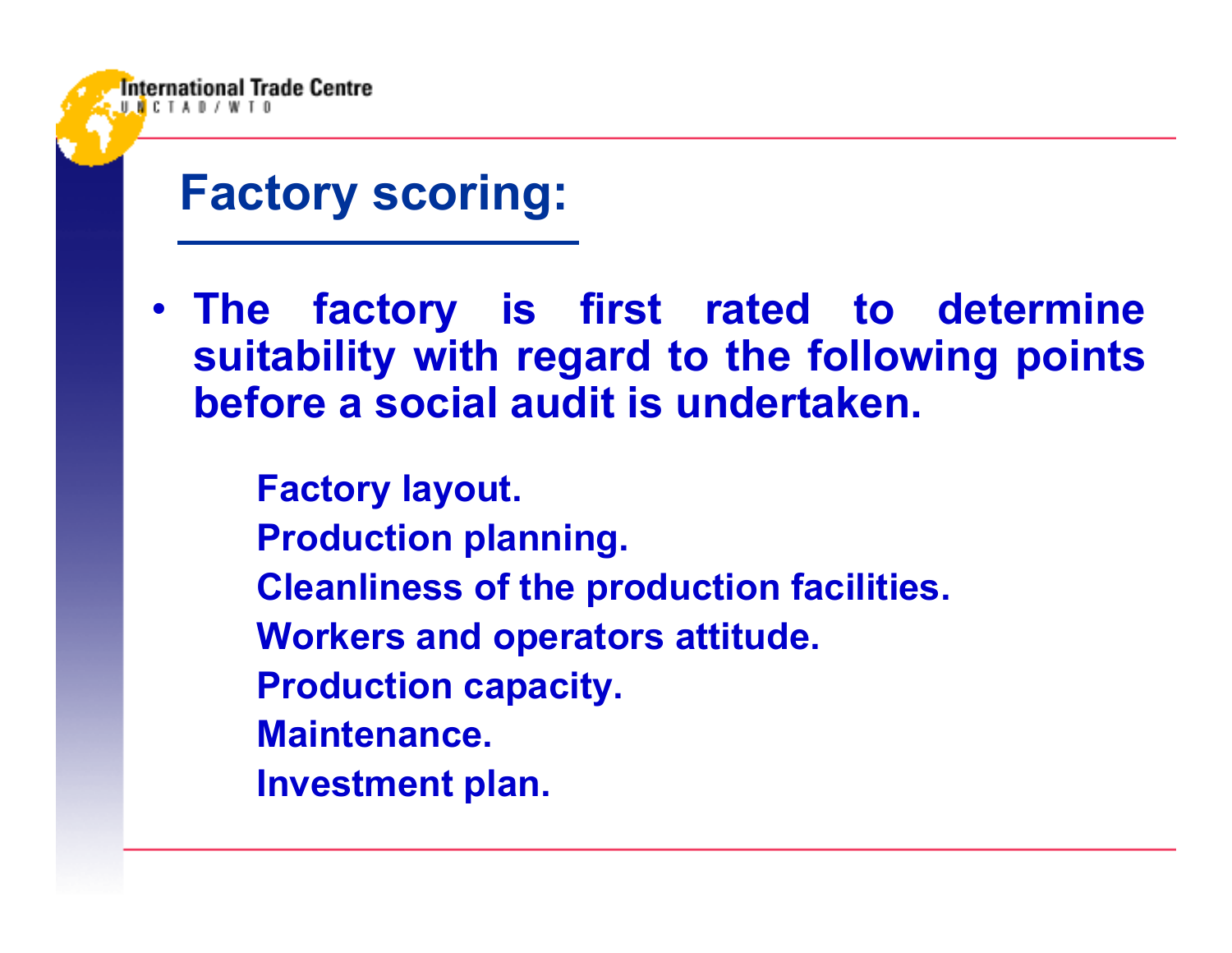

**Storing capacity.**

**Cleanliness of the storehouses**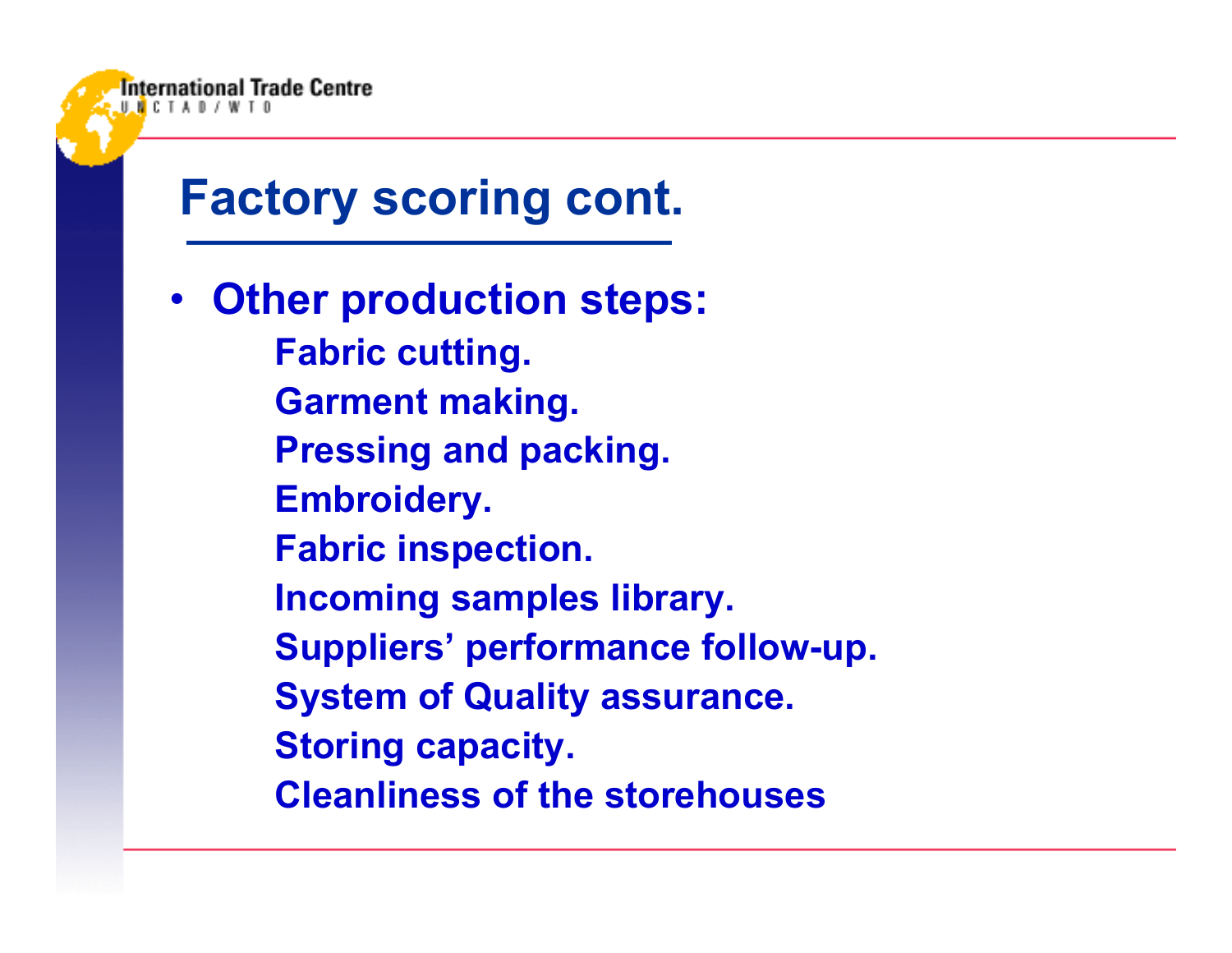

International Trade Centre

• **Management system. Management attitude during audit. Motivation.Organization Chart. Involvement.Transparence. Education.Order follow-up system Innovation and creativity.**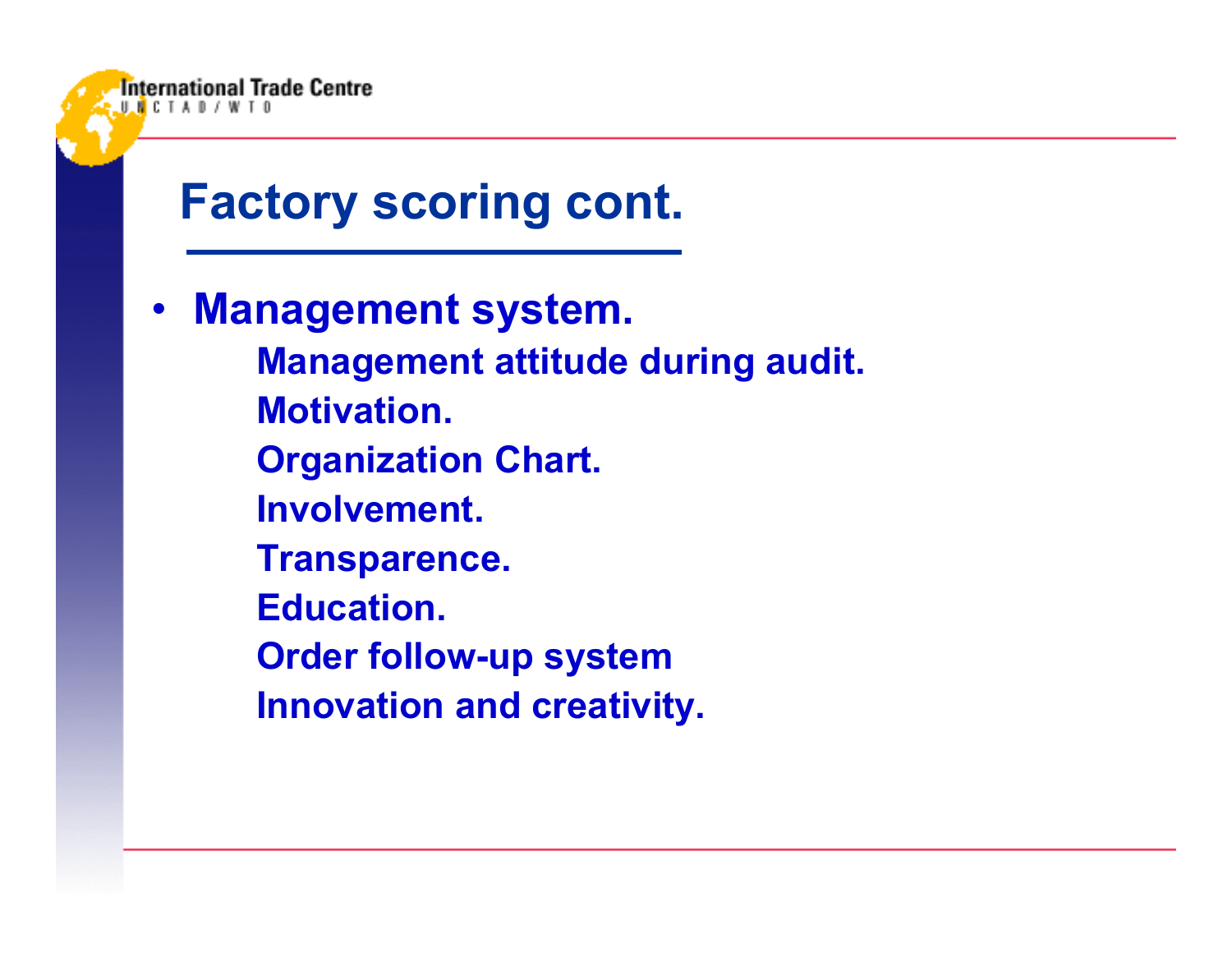#### **Social Audit**

#### **Wages:**

- **Does the age of the worker meet minimum legal standards?**
- **Do wages meet basic needs?**
- **Are workers paid on a regular basis?**
- **Are workers paid in a manner convenient to them?**
- **Does length of probation comply with law/local practice?**
- **Do workers receive a wage slip?**
- **Is it easy for the workers to check the wage calculation details?**
- **Is there any evidence that wages are reduced as a form of punishment?**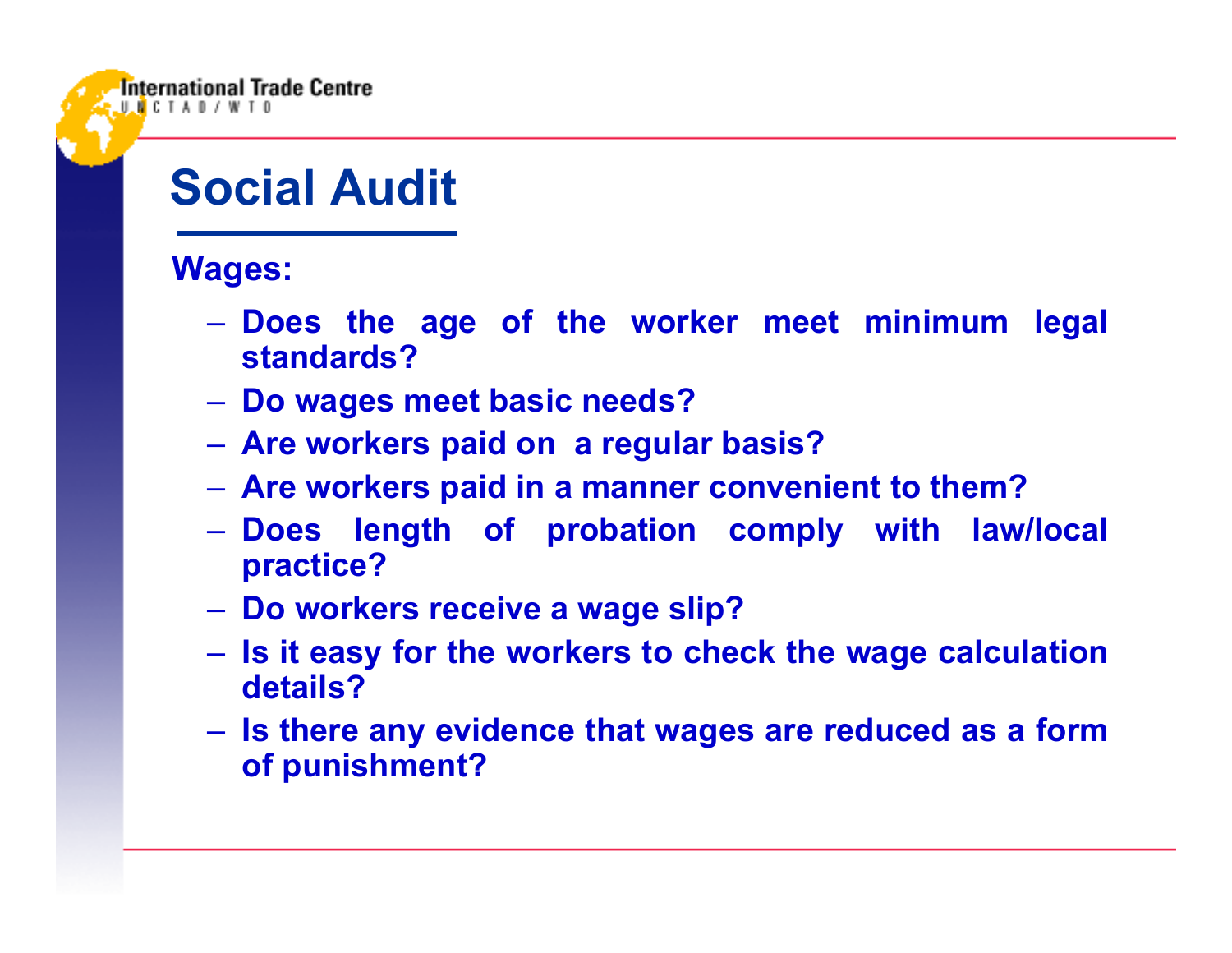

- **Are workers bound to the employer by any formal work contract?**
- **Does the factory employ seasonal workers for the sole purpose of giving them less salary?**
- **Does the minimum salary meet the legal requirements?**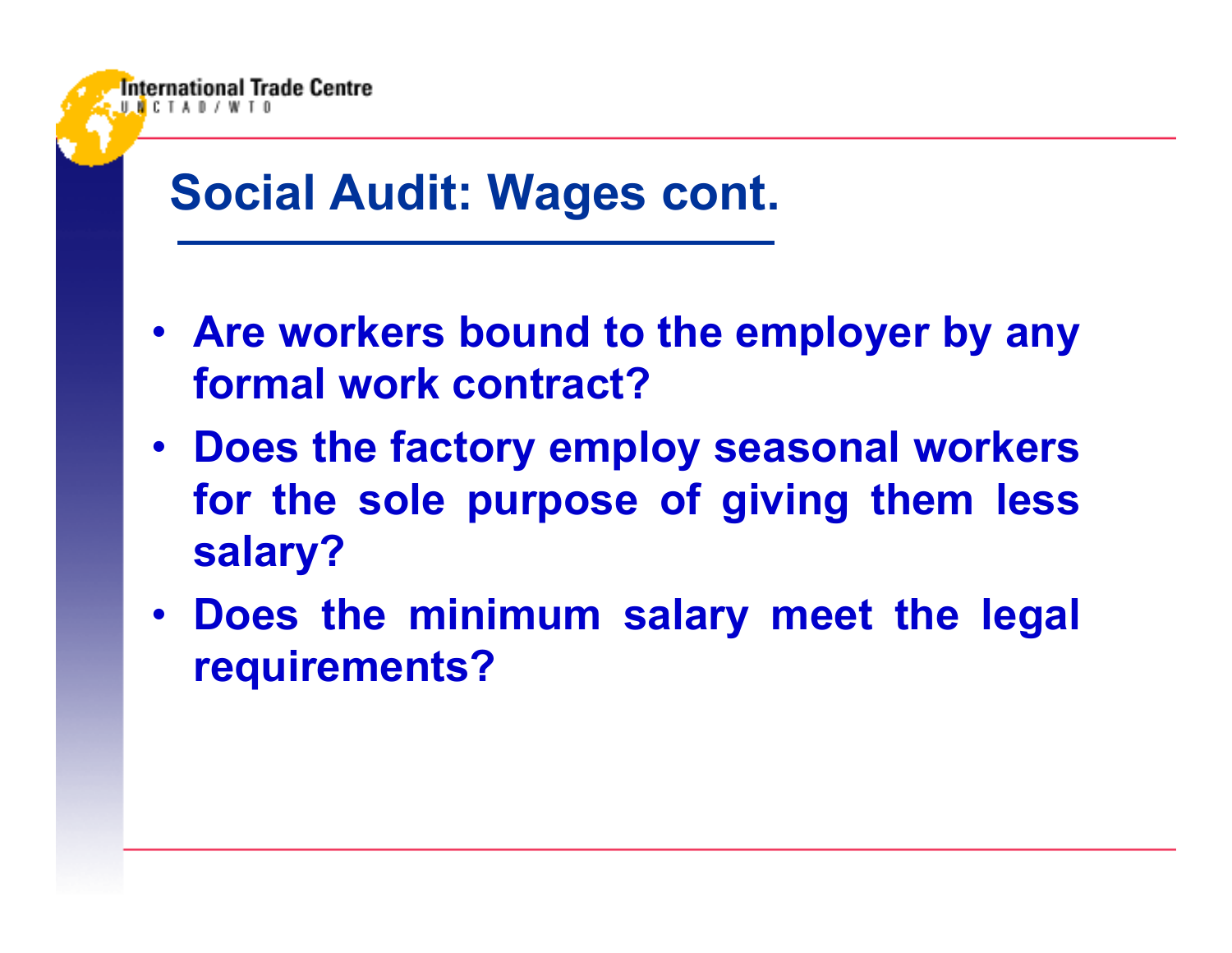#### **Social Audit: Benefits**

- **Are the benefits provided to all employees?**
- **Are seasonal workers employed for the sole purpose of depriving them of the other benefits?**
- **Does the allocation of benefits comply with requirements of local law?**
- **Does the factory keep records of the provisions of the benefits?**
- **Are the benefits assigned cash values and used to calculate employee earnings?**
- **Does the vendor provide training to the workers?**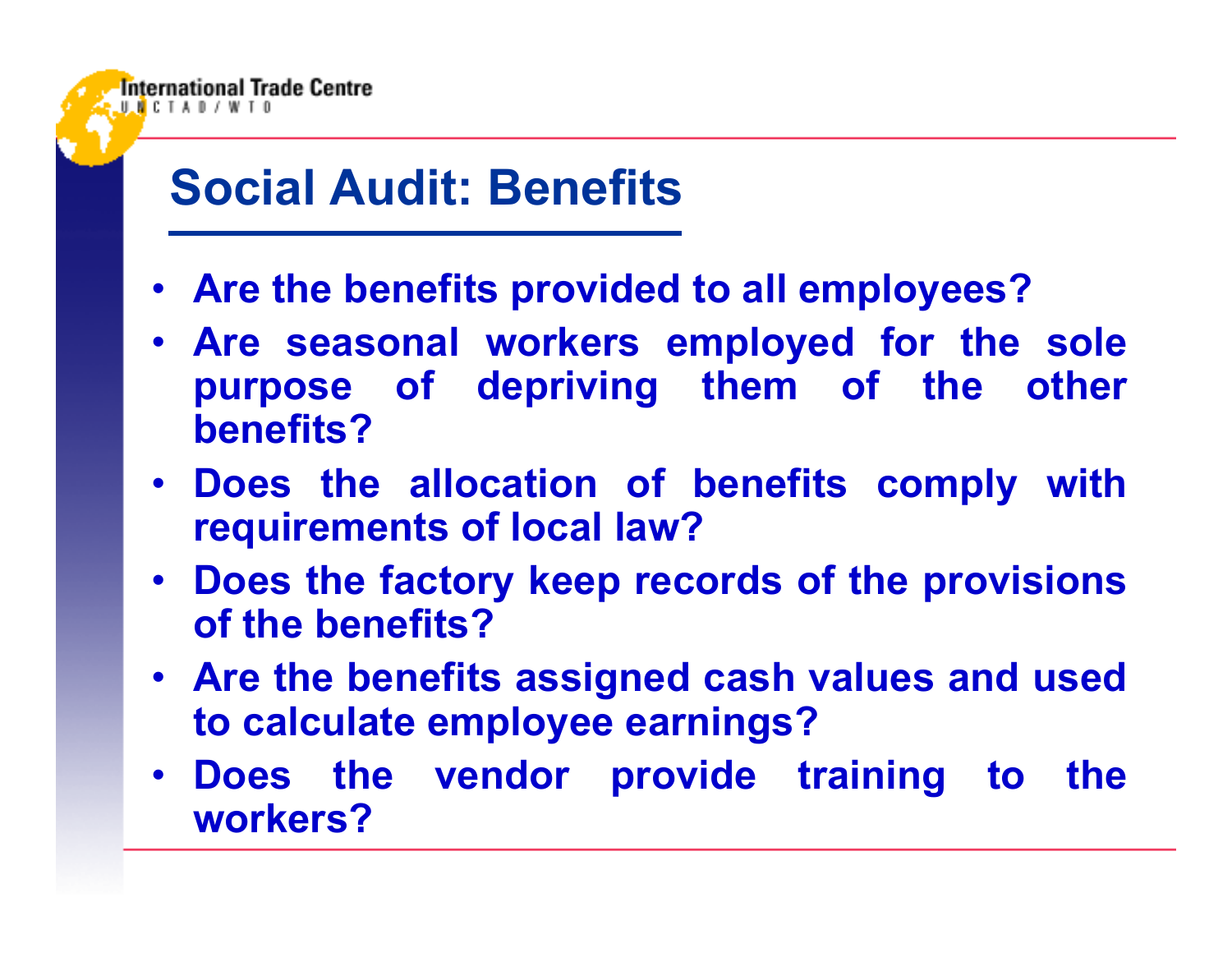## **Social Audit: Which of the benefits the vendor provides:**

- •**Medical care**
- **Child care**
- •**Vacations/holidays**
- •**Cash bonuses**
- •**Loans**
- •**Retirement benefit**
- •**Worker's compensation**
- **Clothing allowance**
- $\bullet$ **Meal**
- **Transportation**
- •**Maternity benefit**
- **Dental care**
- •**Housing**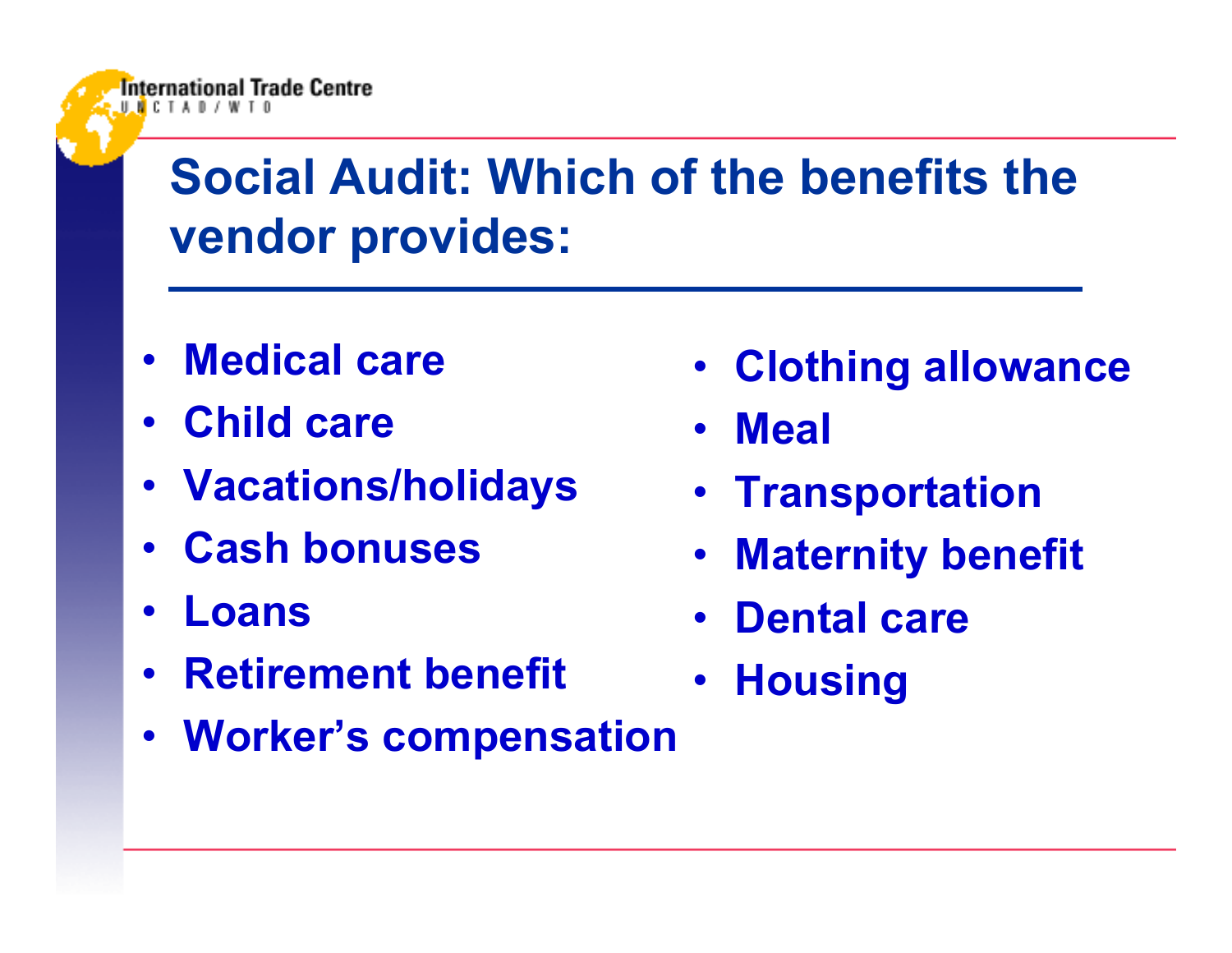### **Social Audits: Working hours**

- • **Does the length of the working day comply with the local law?**
- **Is working time registered and how?**
- **Does the company have a written policy on working hours?**
- **What are the lengths of a regular workday, workweek and work month?**
- **How many shifts are there and what are their scheduled work hours?**
- **How many shifts workers make per day?**
- **How much time do workers have each day for a meal break?**
- **How many breaks are allowed per shift?**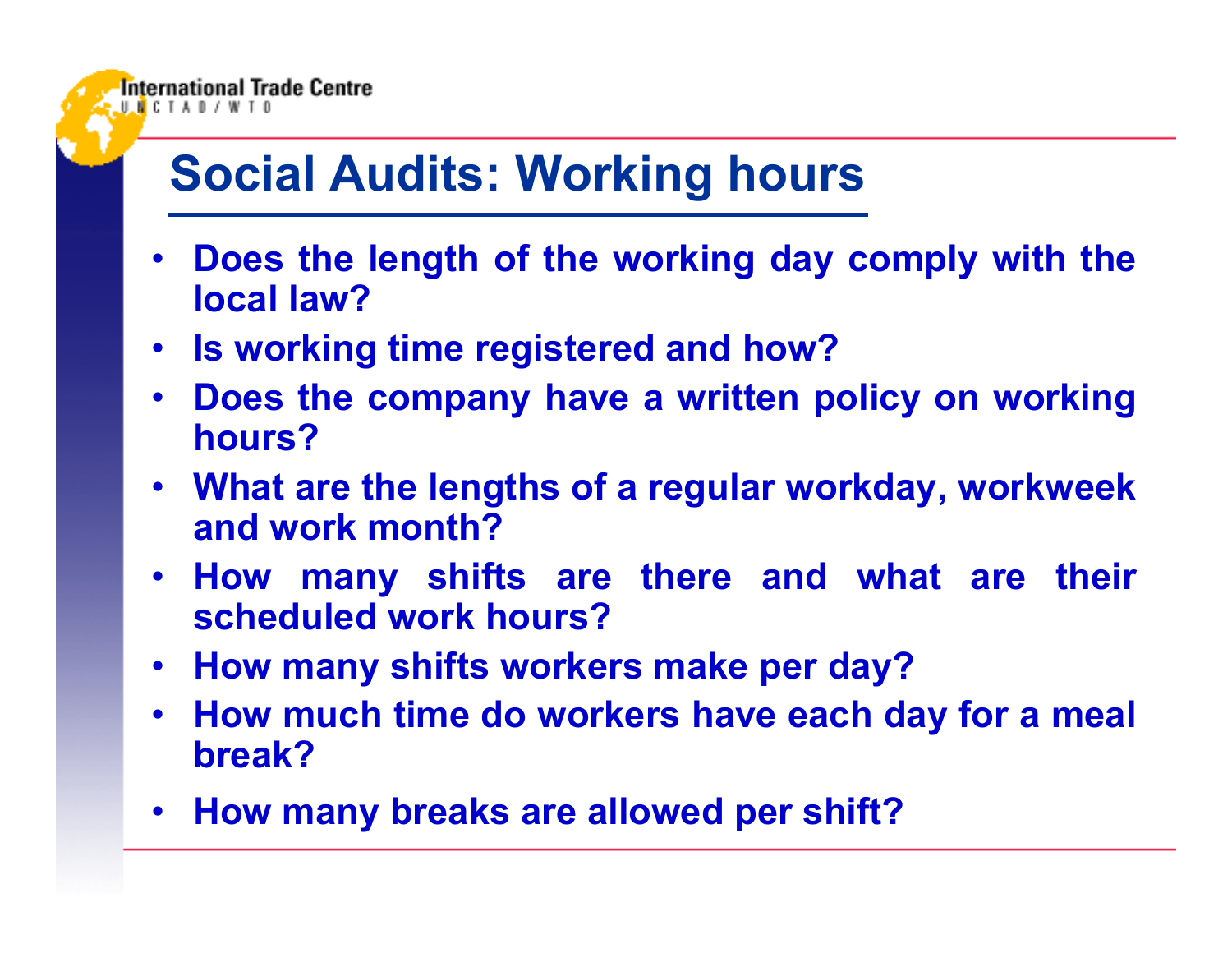#### **Social Audits: Working hours cont.**

• **Is this break time paid?**

- **Do workers have legal vacations and bank holidays and are they paid?**
- **Does the factory make a clear difference between normal working hours and overtime?**
- **Do workers have the right to refuse overtime?**
- $\bullet$ **Are workers given work to take home?**
- $\bullet$  **Is there any extra bonus paid for the overtime and do they comply with legal requirements?**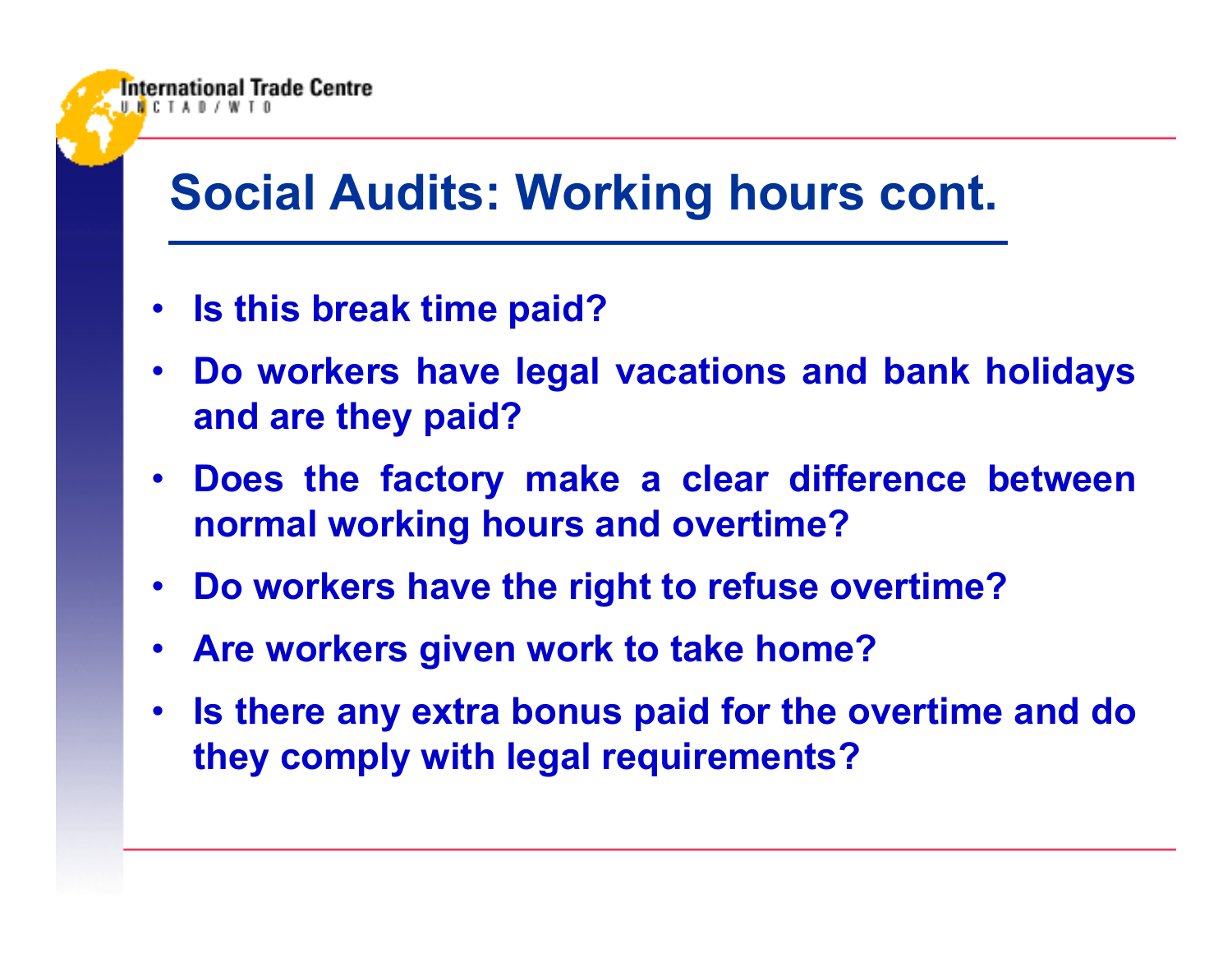#### **Social Audits: Working Hours cont.**

- **Have all workers have equal opportunity to work overtime?**
- **How is decided which workers will work overtime?**
- **How frequently do workers have to work overtime?**
- **What is the minimum, average and maximum numbers of working hours worked by a typical worker and are they within the legal limits?**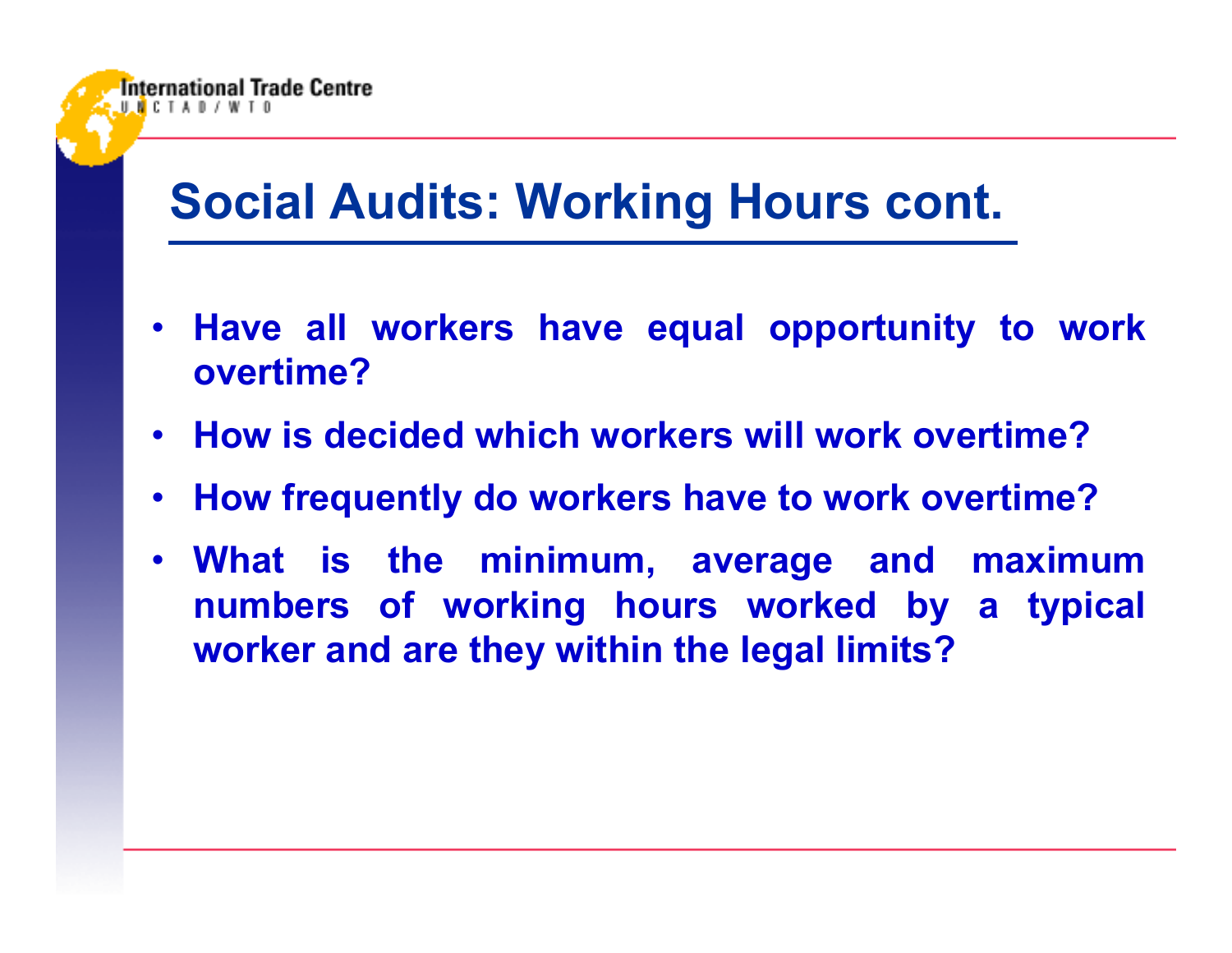#### **Social Audits: Child Labour**

- •**Any worker below 14 years of age in the factory?**
- **Is there any indication that children or young workers (below 18 years age) are exposed to dangerous, unsafe or unhealthy working conditions?**
- **Does the factory management show a clear knowledge concerning the minimum working age legally applicable?**
- **Are there any school age workers participating in educational or vocation training programmes?**
- **Has the factory been audited or inspected concerning these issues?**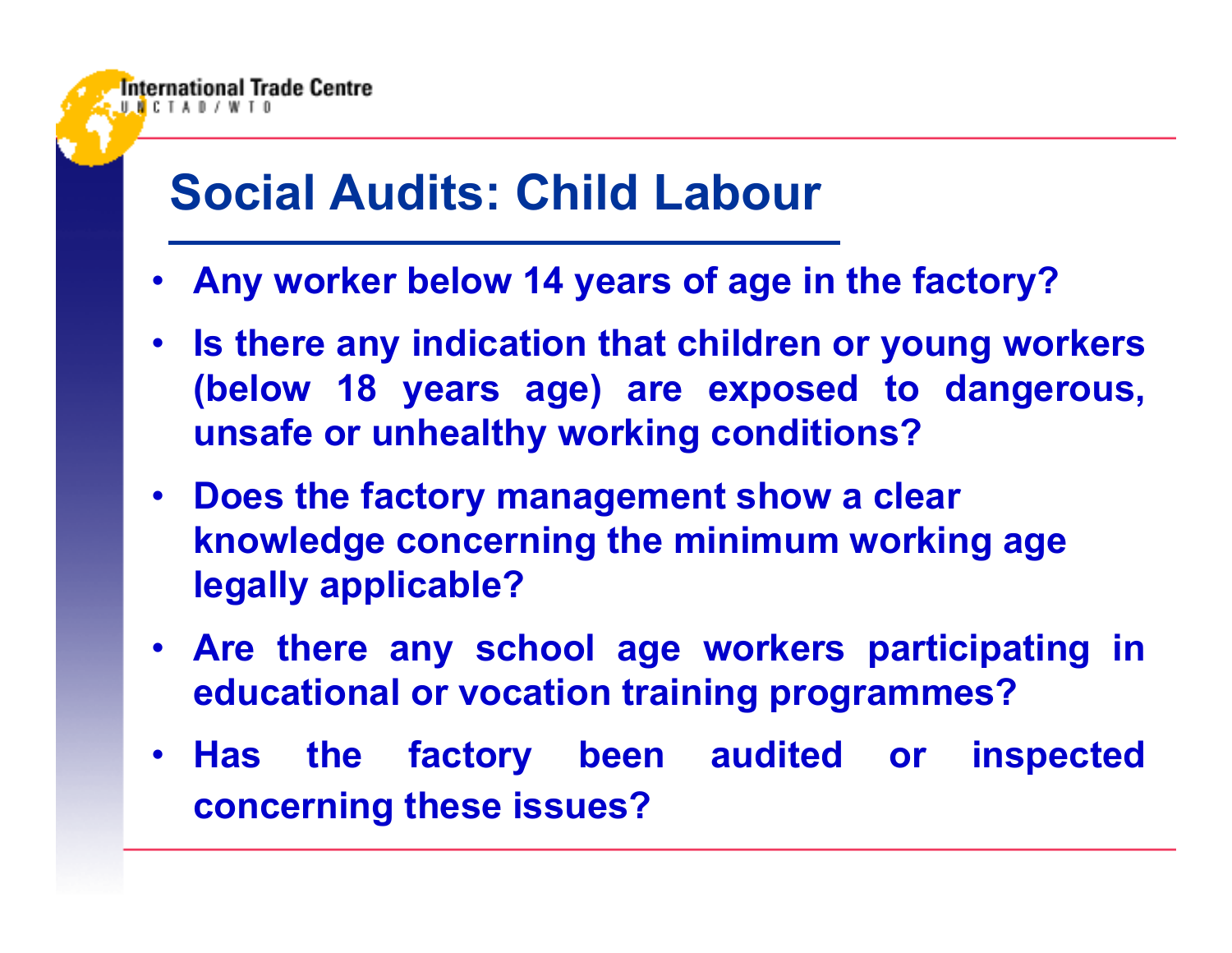#### **Social Audits: Child Labour cont.**

- $\bullet$ **What is the vendor policy for child labour? Is it written?**
- **Describe the tasks accomplished by the workers less than 18 years old if any. Is it likely to affect their health, safely or moral balance?**
- **Does the factory management keep the copies of documents supporting the age of the workers employed?**
- **How, if at all, does the factory verify the age of the workers or the prospective workers?**
- **Which process the factory follows to hire workers?**
- **What is the youngest age of workers hired by the factory?**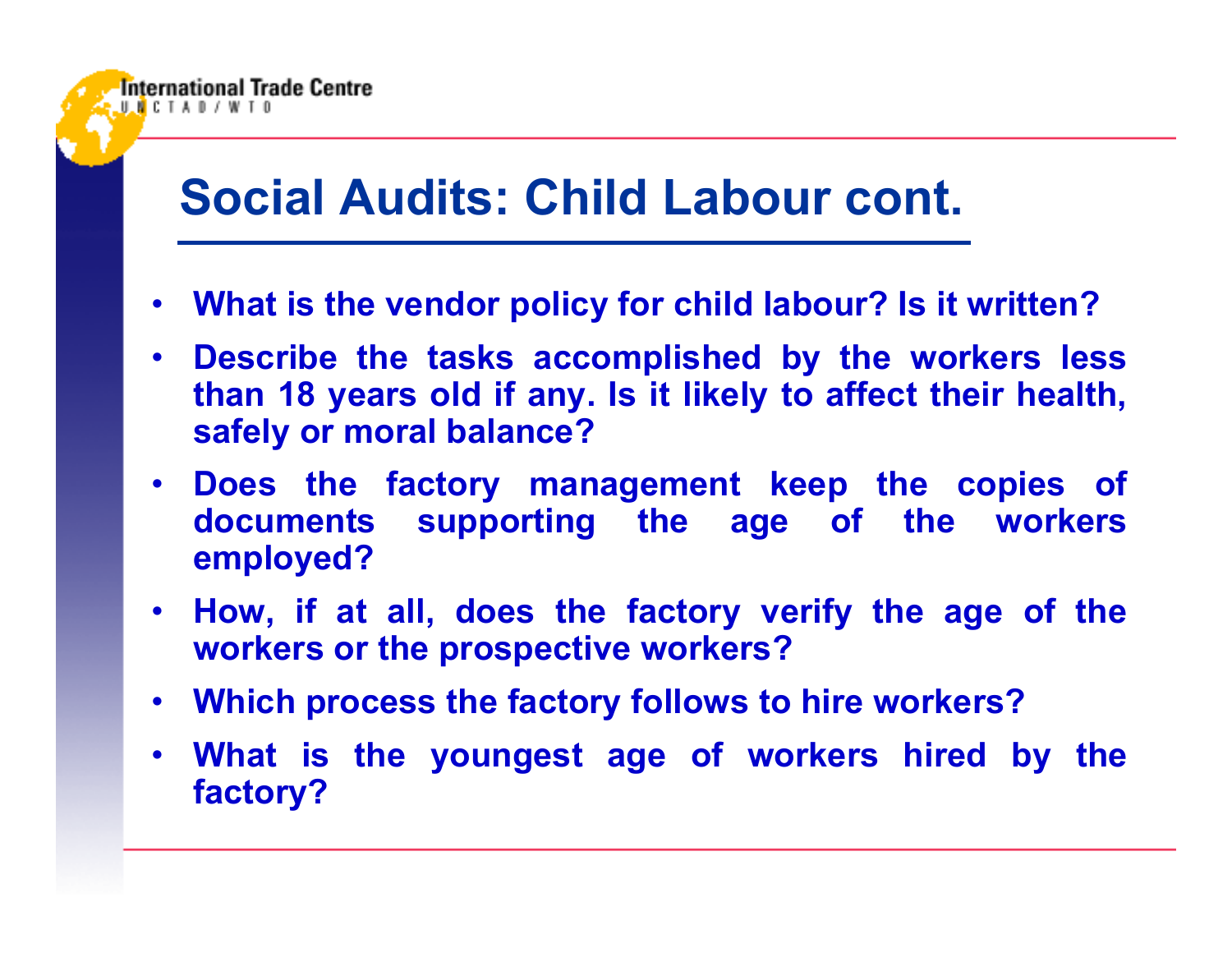#### **Social Audits: Forced Labour**

- $\bullet$  **Did the factory visit highlight the presence of prisoners or forced labour?**
- **Are the workers free to take a leave?**

- $\bullet$  **Do they have to notify a long time in advance about their leave?**
- **Does the factory management hold original copies of the work permit?**
- **Are the workers linked to the factory by any financial bondage?**
- $\bullet$ **How many security staff does the factory employ?**
- $\bullet$ **What is the job description of the security staff**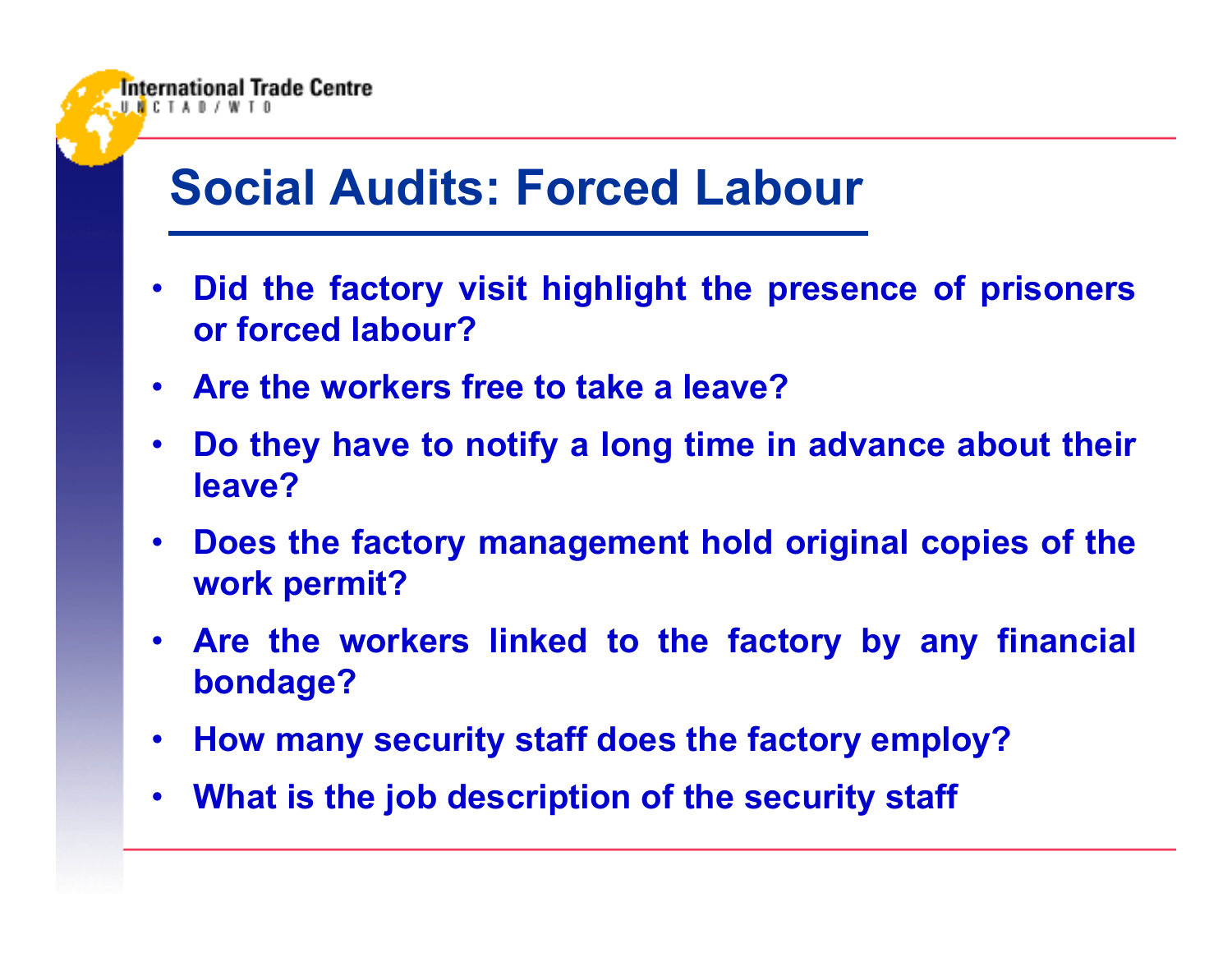## **Social Audit: Health and Safety – General Working Facilities**

- **Is the facility well ventilated and adequately heated/cooled?**
- **Is the facility clean?**

- **Is the facility well lit?**
- **Does the facility have adequate space for the present workers?**
- **Is the noise level in the factory satisfactory?**
- $\bullet$  **Do workers have access to fresh drinking water?**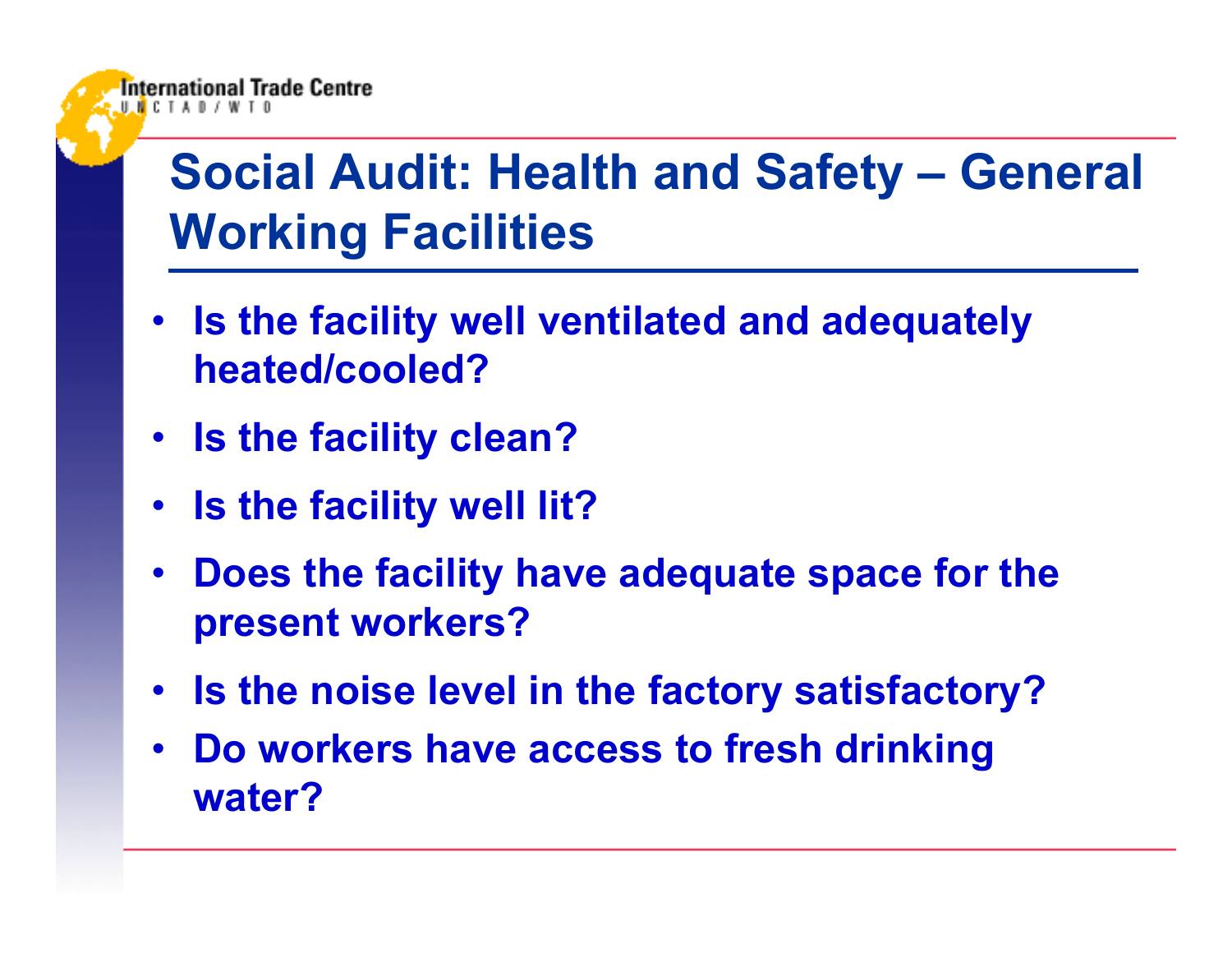#### **Social Audit: Fire, Safety and Precautions**

- • **Is adequate protective equipment provided to the workers at company cost?**
- $\bullet$  **Is there evidence that the protective equipments are used and operational?**
- $\bullet$ **Are records kept for injuries and accidents?**
- $\bullet$ **Is there any safety education and training programme?**
- $\bullet$ **Are actions taken to prevent recurrence of work accidents?**
- $\bullet$ **Are there fire/evacuation procedures like fire drill in place?**
- $\bullet$ **Are there enough emergency exits?**

- $\bullet$ **Is a fire hazard early warning system installed?**
- $\bullet$  **Are there fire extinguishers in the factory that are in working order?**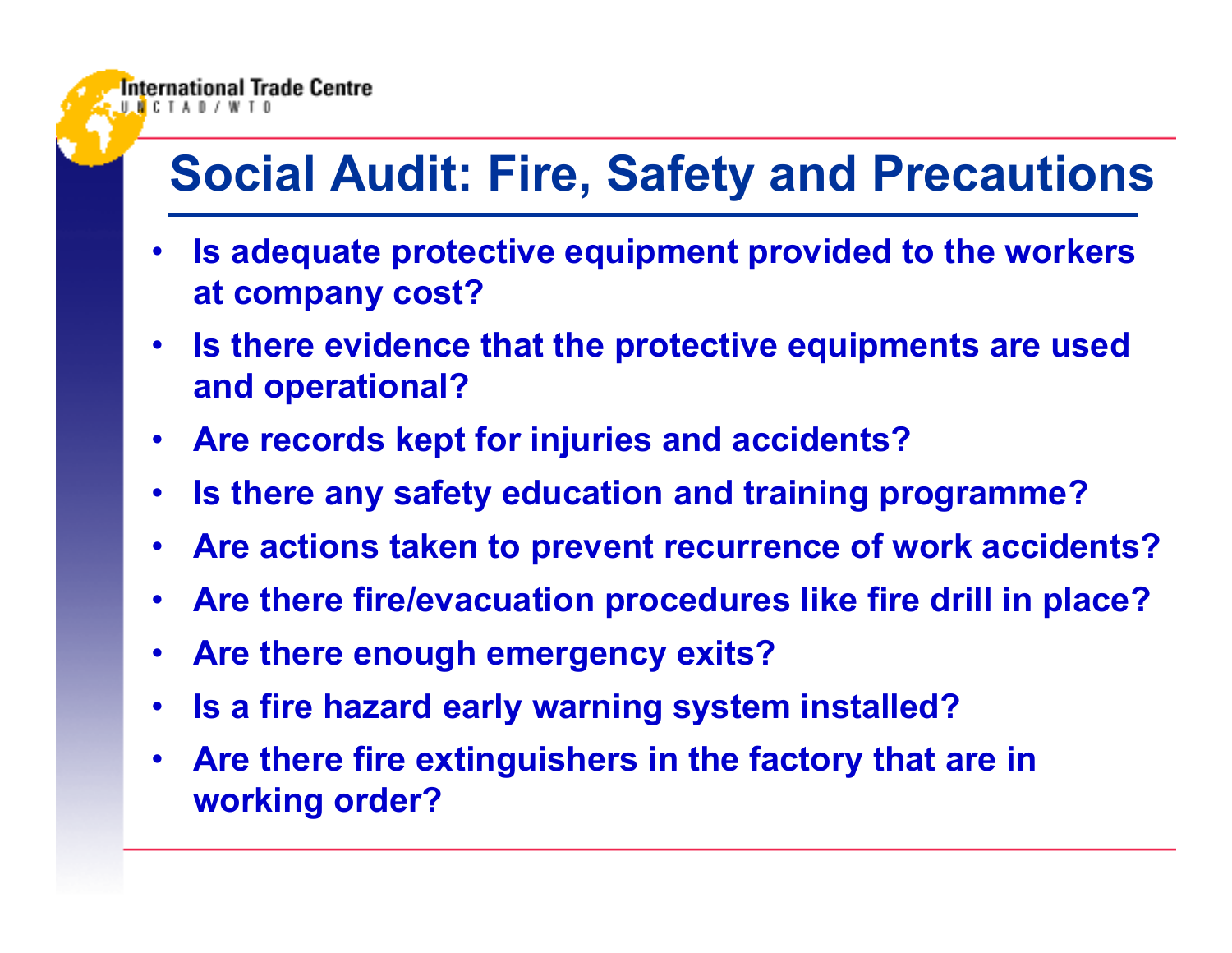#### **Social Audit: Fire, Safety and Precautions**

- **Are the fire extinguishers clearly marked and easily accessible?**
- **Are they of appropriate size so that they can be lifted and used by all employees?**
- **Are all electric cables, wires and connection boxes in good condition and adequately protected?**
- **Are electrical installations checked periodically and repaired by competent electricians?**
- **Are aisles and exits clearly marked and passable?**
- **Is a senior management representative for health and safely appointed in the factory?**
- **Has there been a need to contact the local fire dept in the last two years?**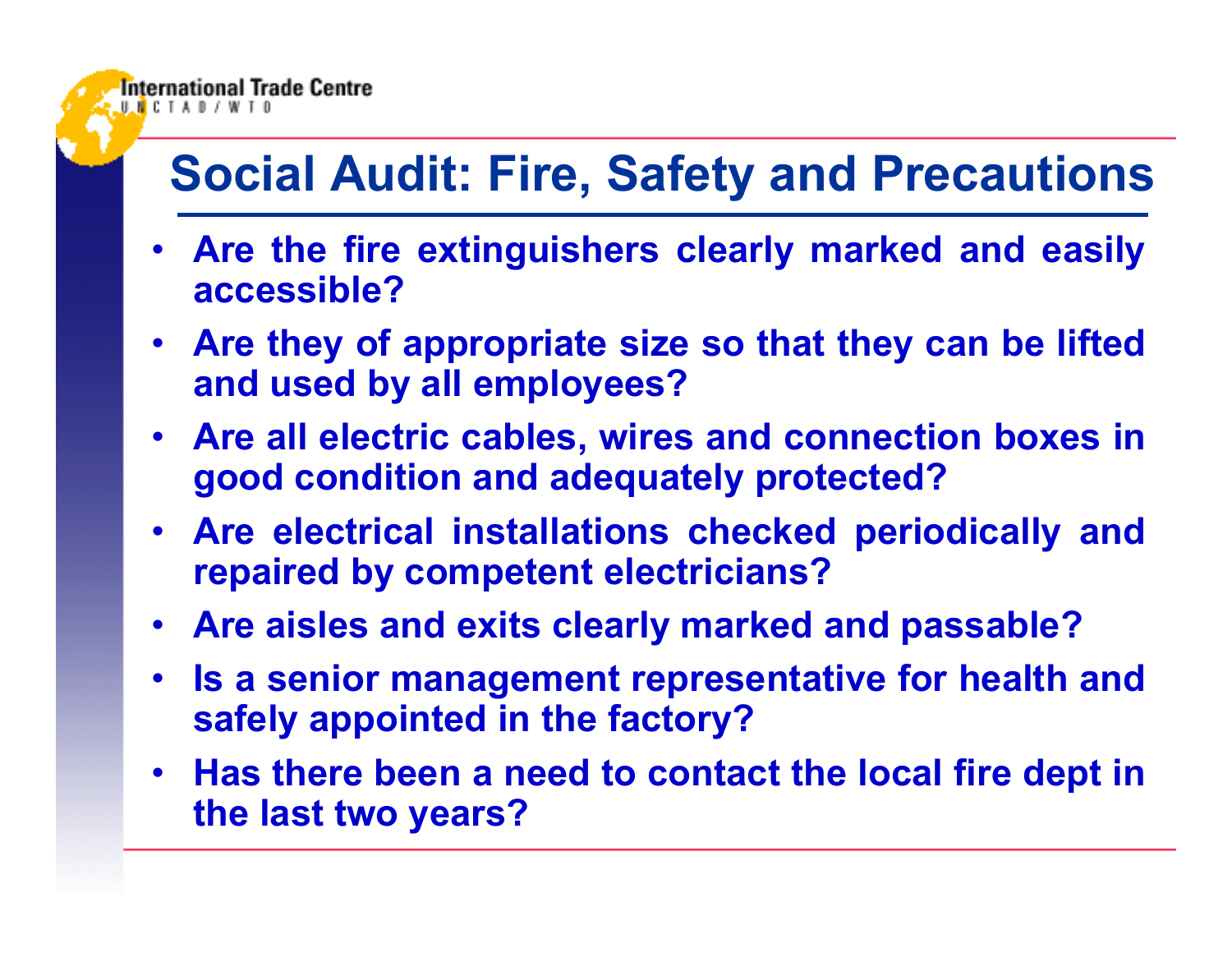## **Social Audit: Fire, Safety and Precautions**

- **Does the factory management have any knowledge of the laws that govern workplace safety?**
- **Do government officials perform inspections in the premises? How often?**
- **Did the factory undertake corrective actions further to comments made by officials or further to any social audit conducted by another client?**
- **Have the risks and hazards related to the production processes been identified? Are measures to prevent those risks relevant and in place?**
- **What had been the nature and frequency of accidents and injuries in the past two years?**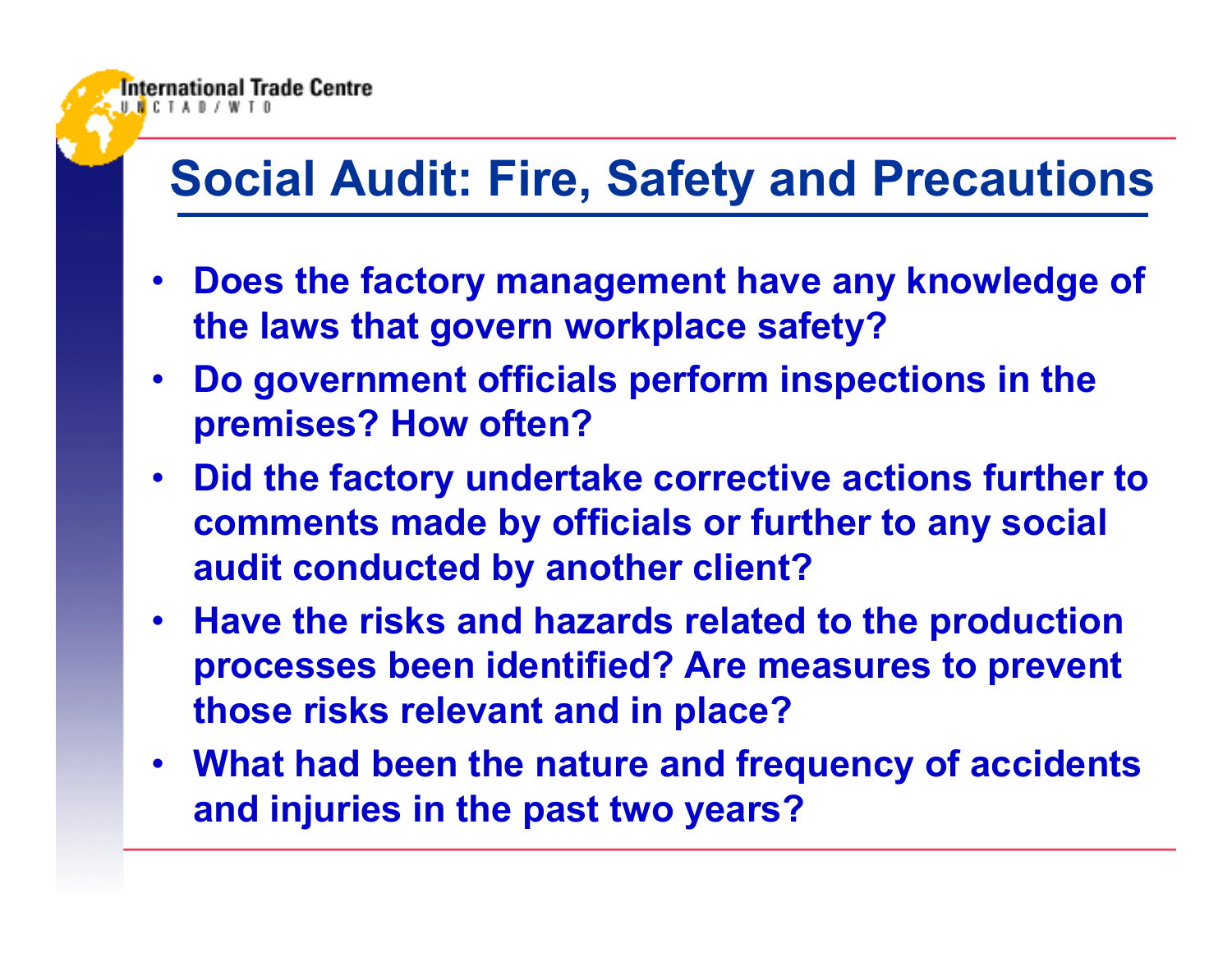#### **Social Audits: Medical Programmes**

International Trade Centre

•**Are first aid supplies readily available?**

• **Do workers have access to medically trained personnel? Is it external or factory doctors/nurse?**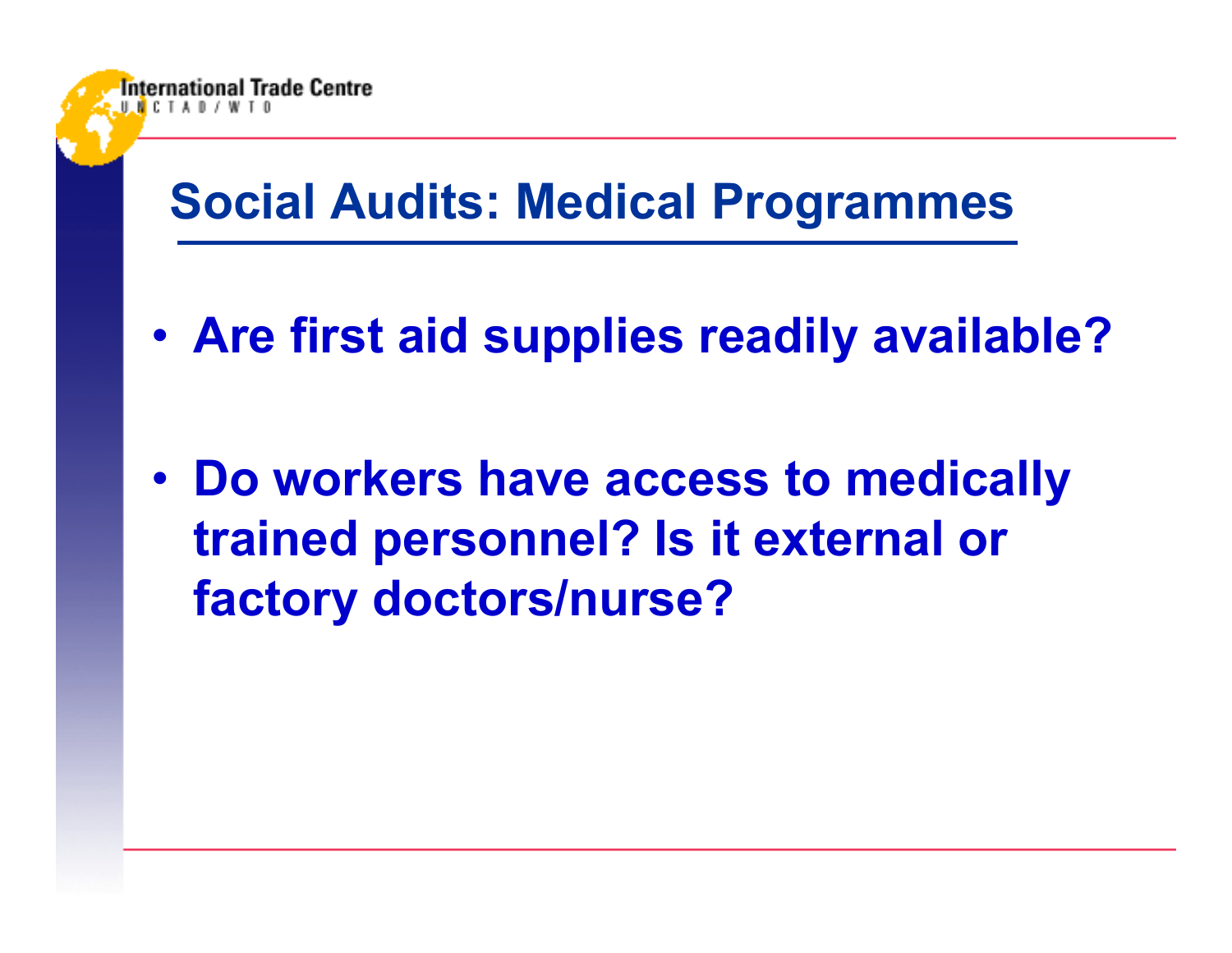

**Trade Centre** 

- **Do men and women use separate toilets?**
- **Are toilet facilities accessible and clean?**
- **Is the number of toilets and sinks relevant to the number of workers in the premises?**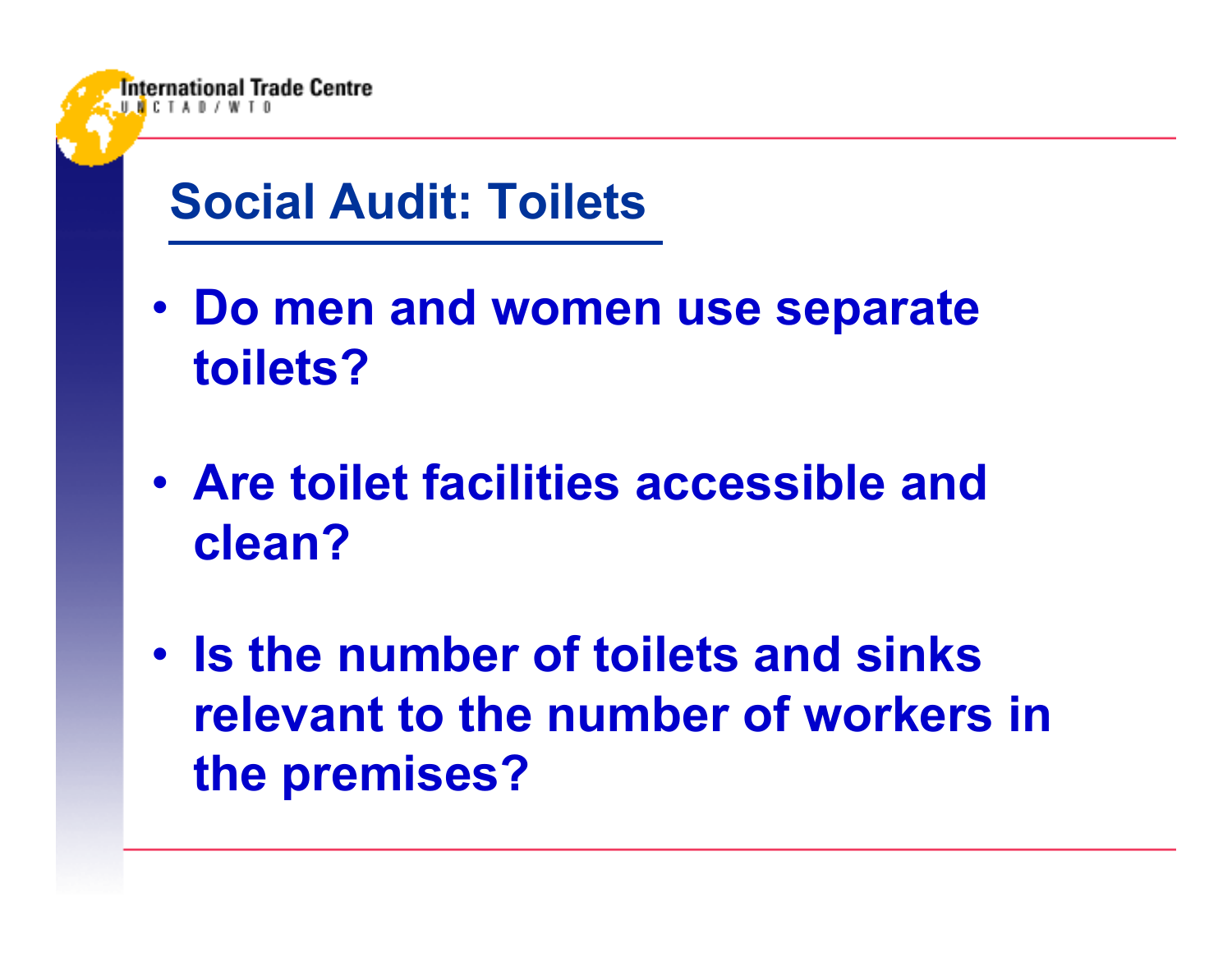## **Social Audit: Eating Facilities**

- **Is a separate space for eating provided? Is it clean and well lit?**
- **Is the eating area protected and/or covered so that workers can use it in poor weather?**
- **Does the factory provide food for the workers?**
- **Are employees charged for the meal?**
- **Is the kitchen clean and tidy respecting basic rules of food hygiene?**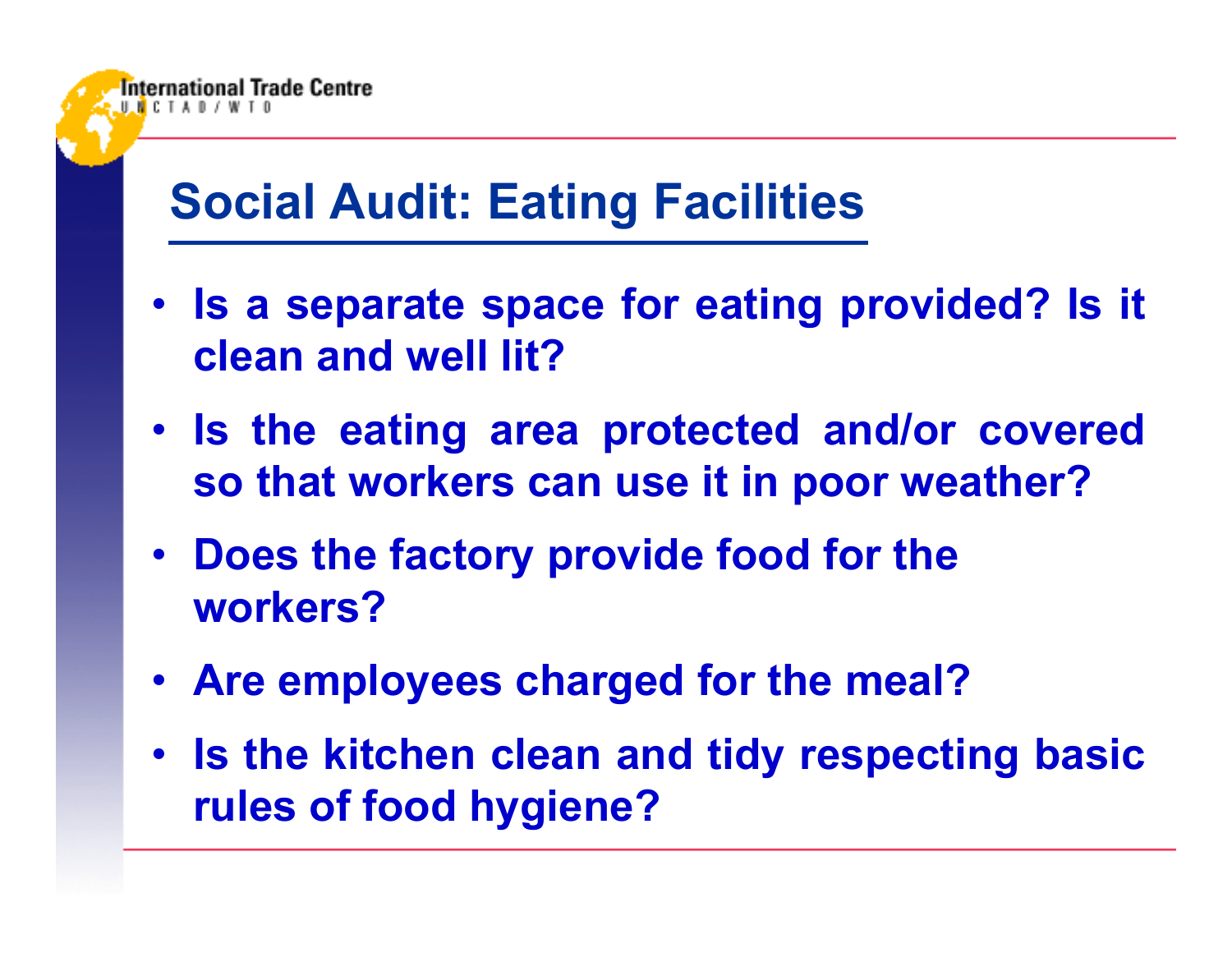#### **Social Audit: Dormitory Facilities**

- **Is there any residential or overnight accommodation facilities provided for the workers?**
- **Does the site where the building is located appear safe, clean and well maintained?**
- **Does the exterior of the building appear structurally sound and well maintained?**
- **Are the sleeping quarters segregated by sex?**
- **Is the size of the room relevant to the number of workers? How many workers are there per room?**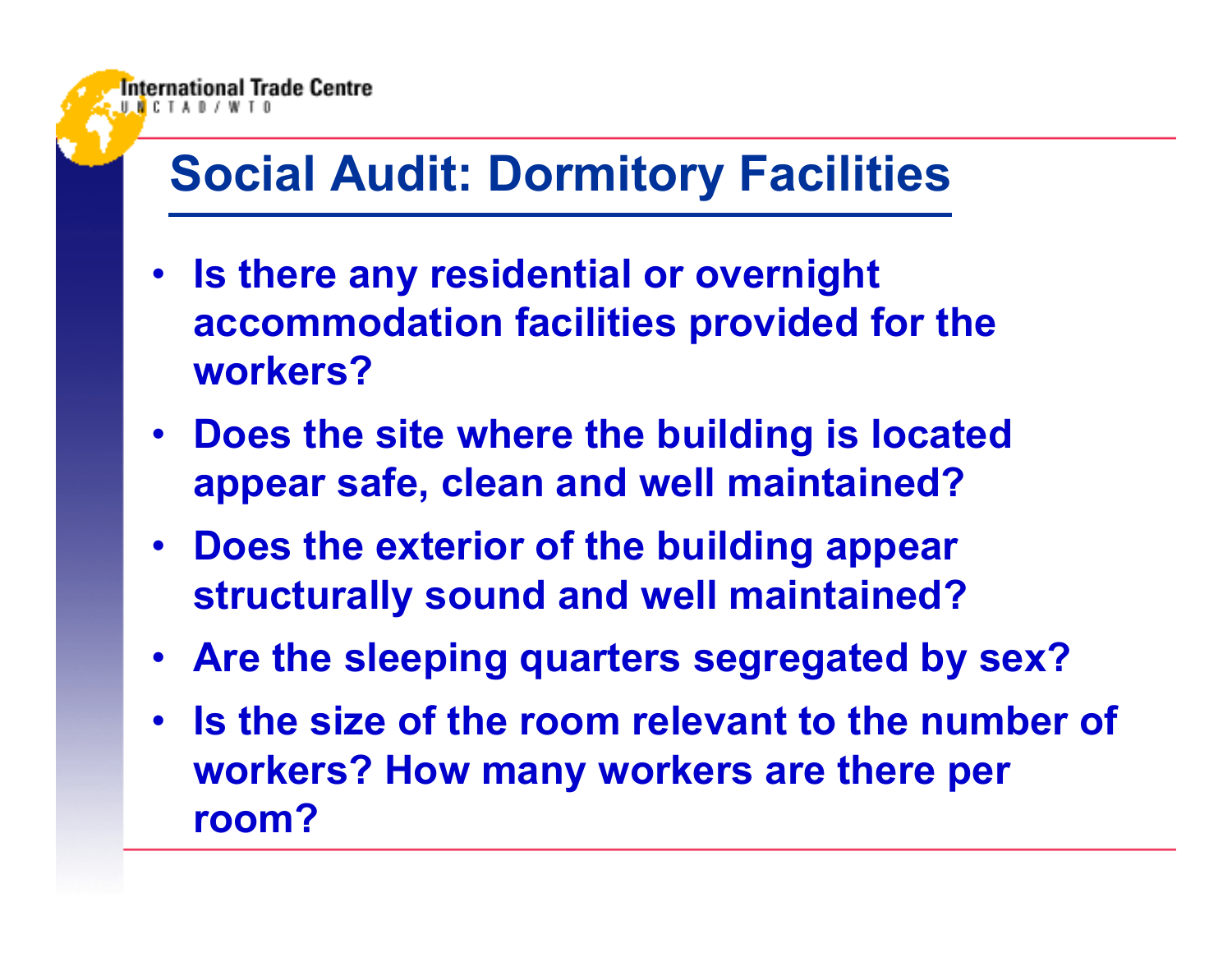

- • **Are common areas or recreational spaces provided?**
- **Is the number of toilets and bathrooms sufficient?**
- **Are fire escapes available?**

- **Are there a relevant number of fire extinguishers available?**
- **Are the workers free to come and go as they please?**
- **What if any, security measures restrict the workers entering and leaving the facilities?**
- **Are there security guards present? What are their roles?**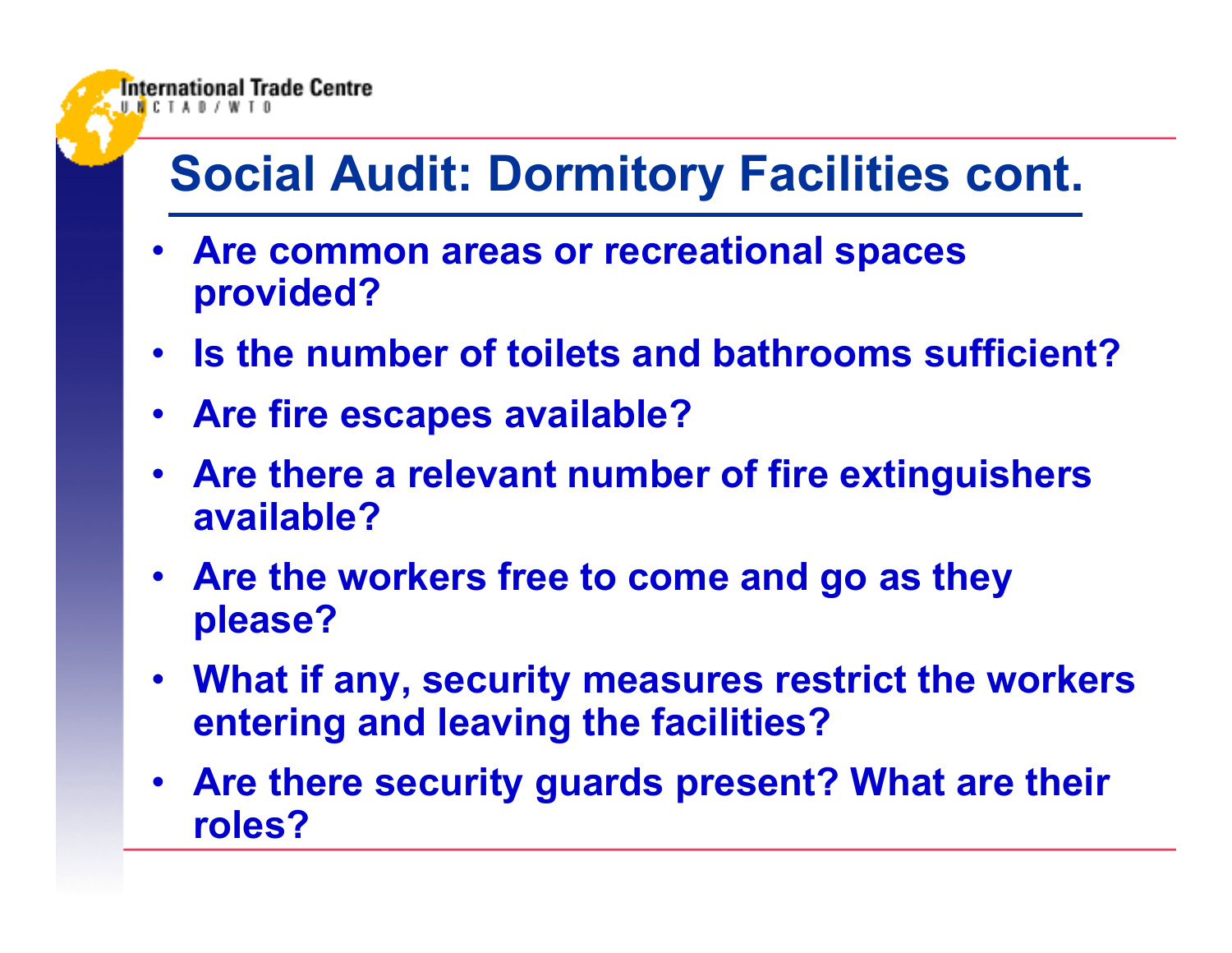## **Social Audit: Chemicals/Hazardous Materials/Environment**

- **Are there any hazardous chemical materials; is significant quantity present in the factory?**
- **Does a notice indicate the presence of such materials?**
- **Are these materials properly stored?**
- **Is access to these materials restricted to qualified personnel?**
- **Are there specific steps to dispose of these materials?**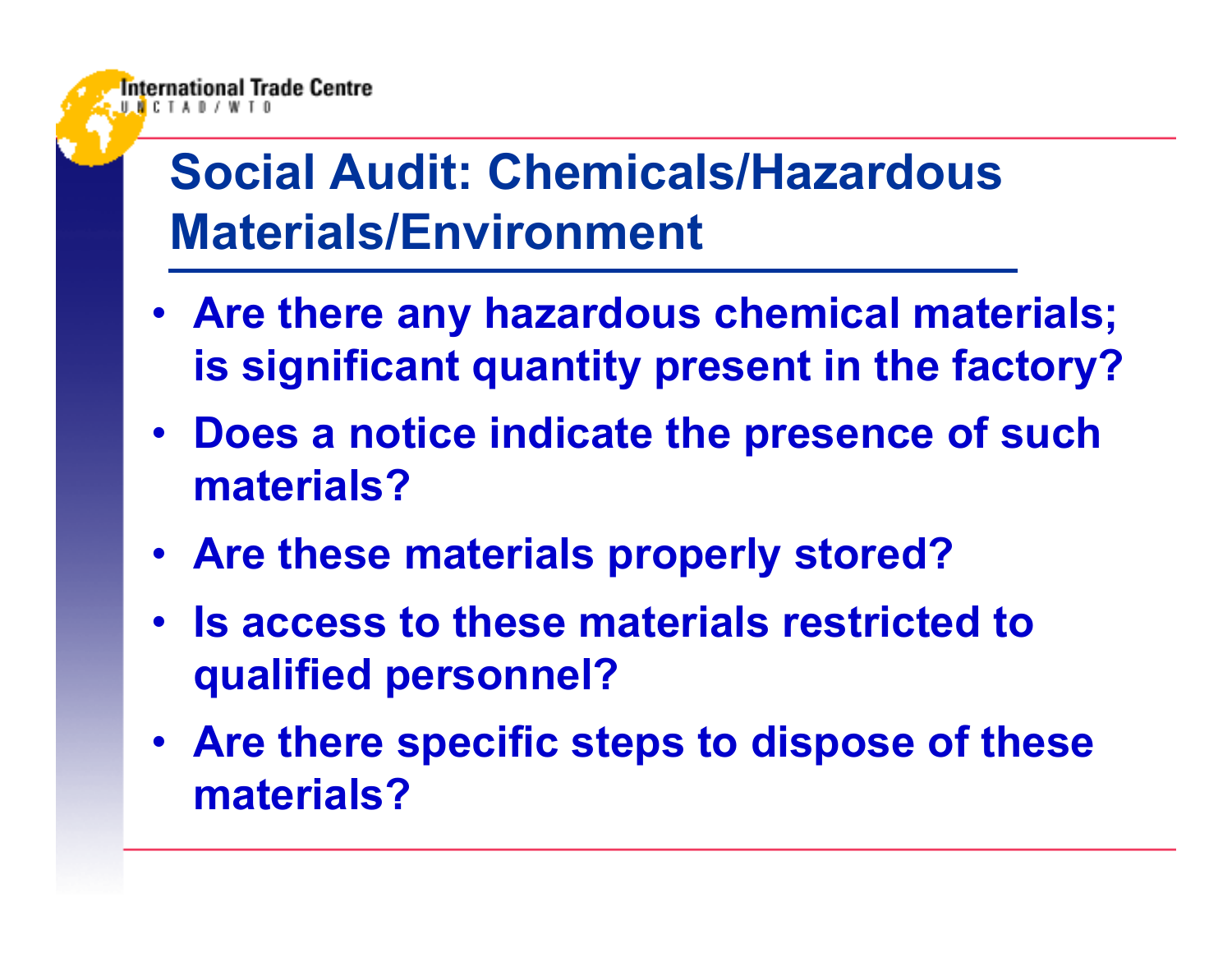## **Social Audit: Chemicals/Hazardous Materials/Environment cont.**

- **Does the factory check the machinery on a regular basis?**
- **Are there any refuges, messily disposed in the factory premises?**
- **Does the factory have special treatment for water, waste, gas, rejected by the factory?**
- **Does any official or independent body control the above points?**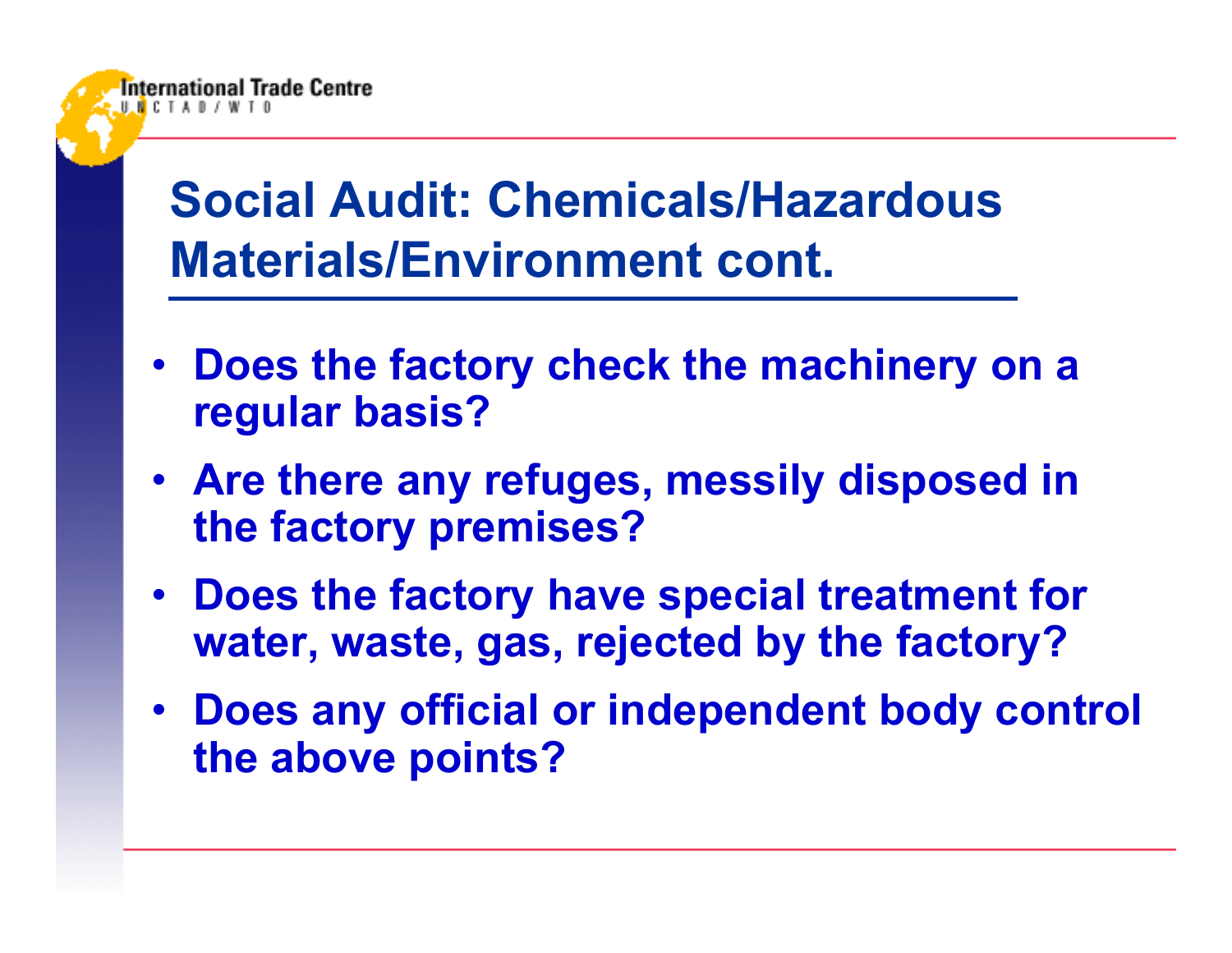#### **Social Audit: Freedom of Association**

- **Does employees have the right to form and join trade unions or employees associations?**
- **Do employees know this right?**

- **Is there a recognized union in the facility?**
- **Do employees' representatives play a fair and active role?**
- **Is there a procedure by which workers can raise issues of concern to the management?**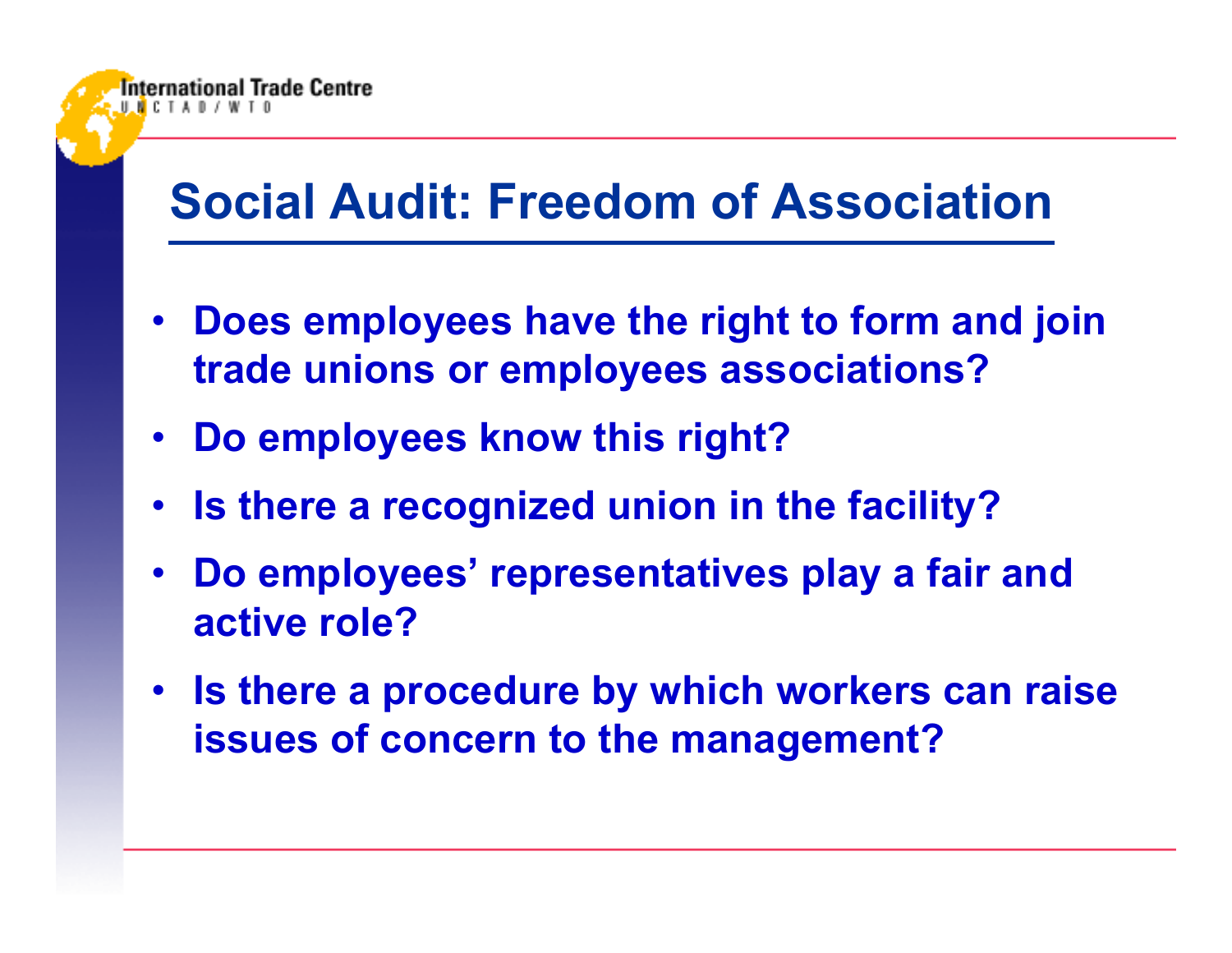#### **Social Audit: Freedom of Association cont.**

- **Does the factory post any internal rule in the premises?**
- **Does the factory have any employee handbook?**

- **For factories without Unions, are there fair and effective mechanisms to ventilate and resolve grievances of employees?**
- **How does the vendor terminate the contract of an employee?**
- **Has the vendor experienced a worker strike/ walkout/ demonstration or other significant conflicts with workers within the past two years?**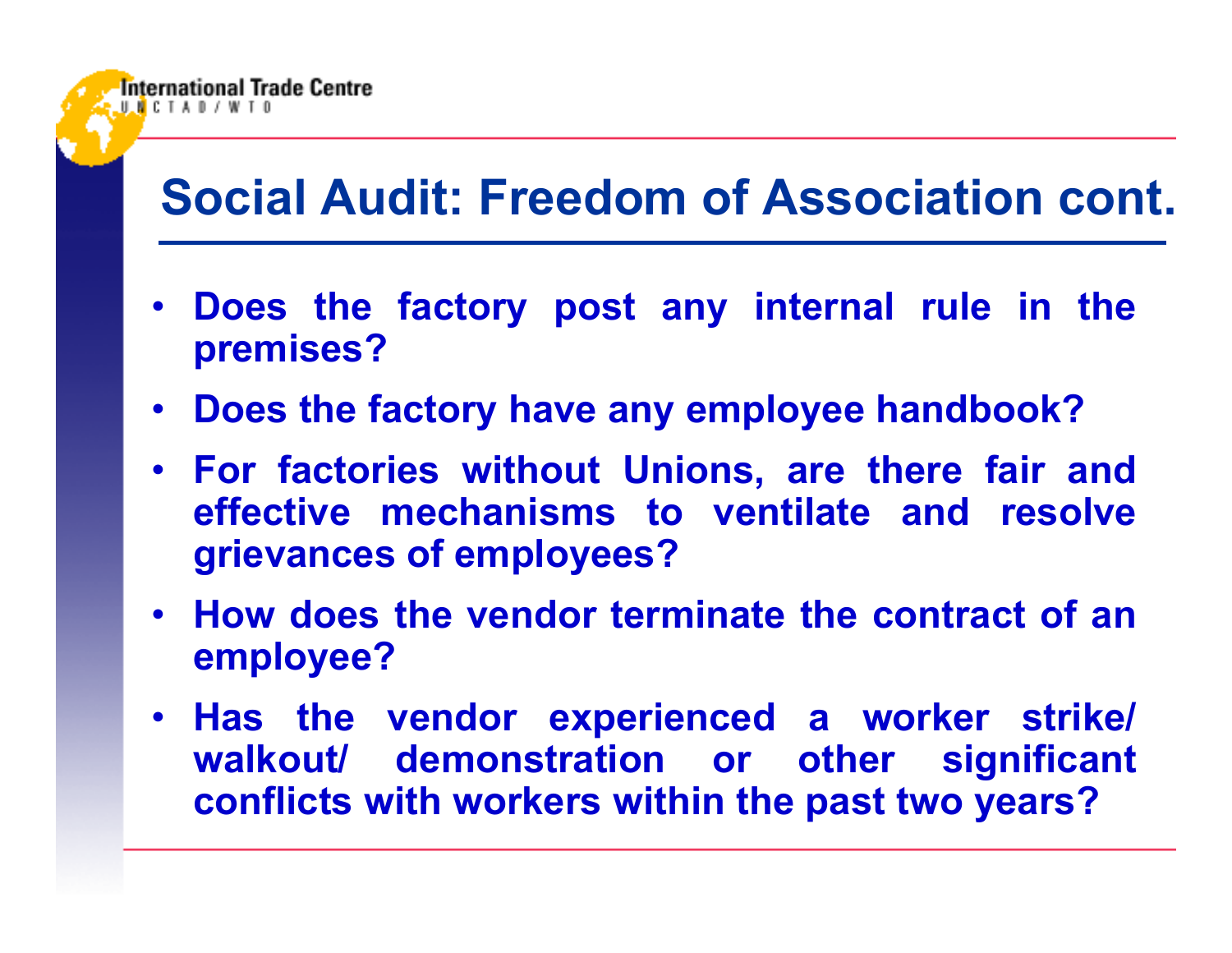#### **Social Audit: Discrimination**

- • **Do application forms state questions that could be perceived as discriminatory (religion, political, ethnical, sex)**
- **Is there any evidence that workers are mistreated as a result of their religion?**
- **Is there any evidence that workers are mistreated as a result of their race or ethnical origin?**
- **Is there any evidence that workers are mistreated as a result of their political opinion?**
- **Is there disparate treatment between union and nonunion members?**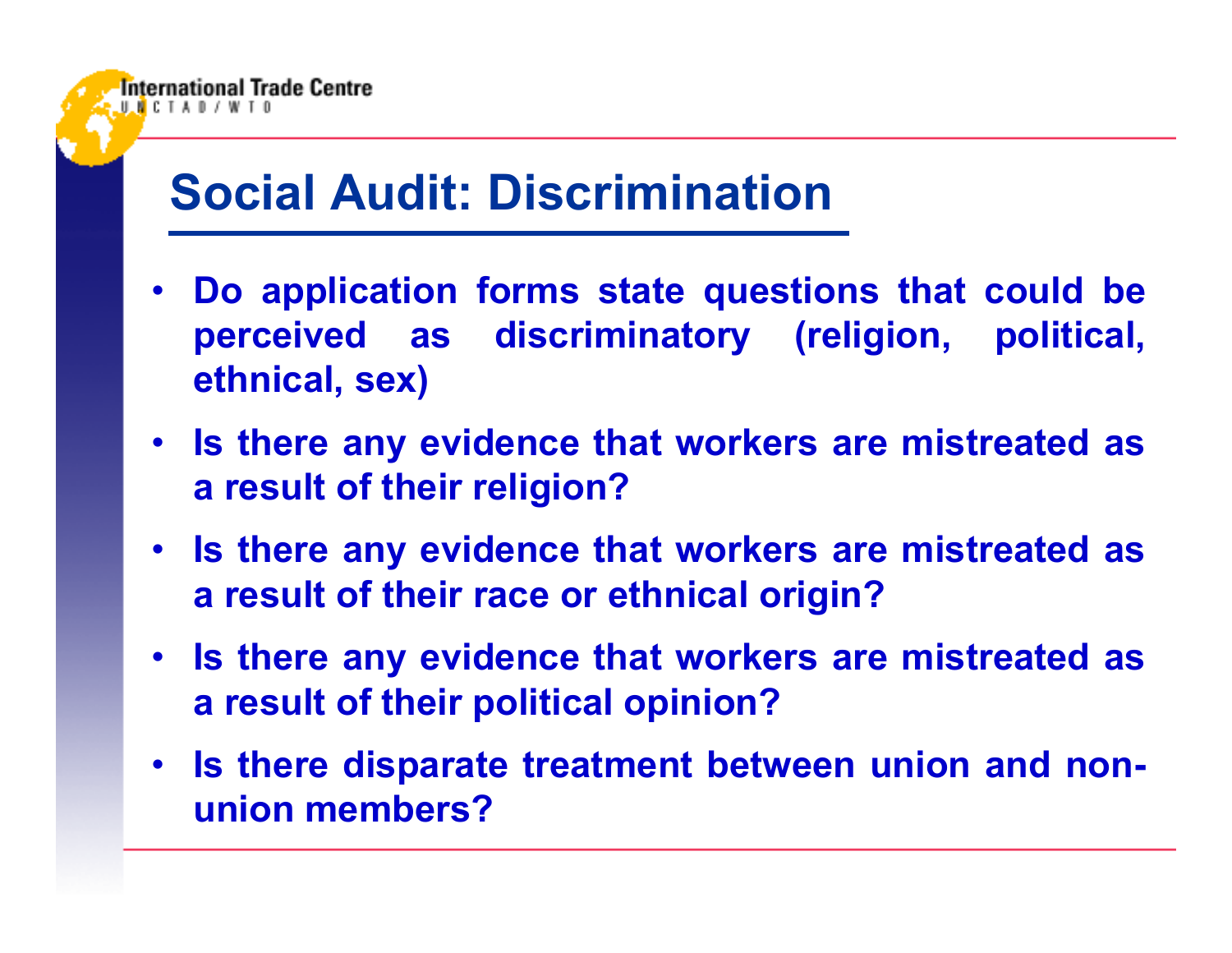#### **Social Audit: Discrimination cont.**

- **Does the company require pregnancy testing prior to hiring?**
- **Is there any evidence that women are mistreated or fired as a result of being pregnant?**
- **Are women granted the same pay and work benefits as men?**
- **Are training and pay opportunities equal among sexes?**
- **Do workers have access to and are familiar with procedures for filing complaints about discrimination?**
- **Do all workers have access to training?**